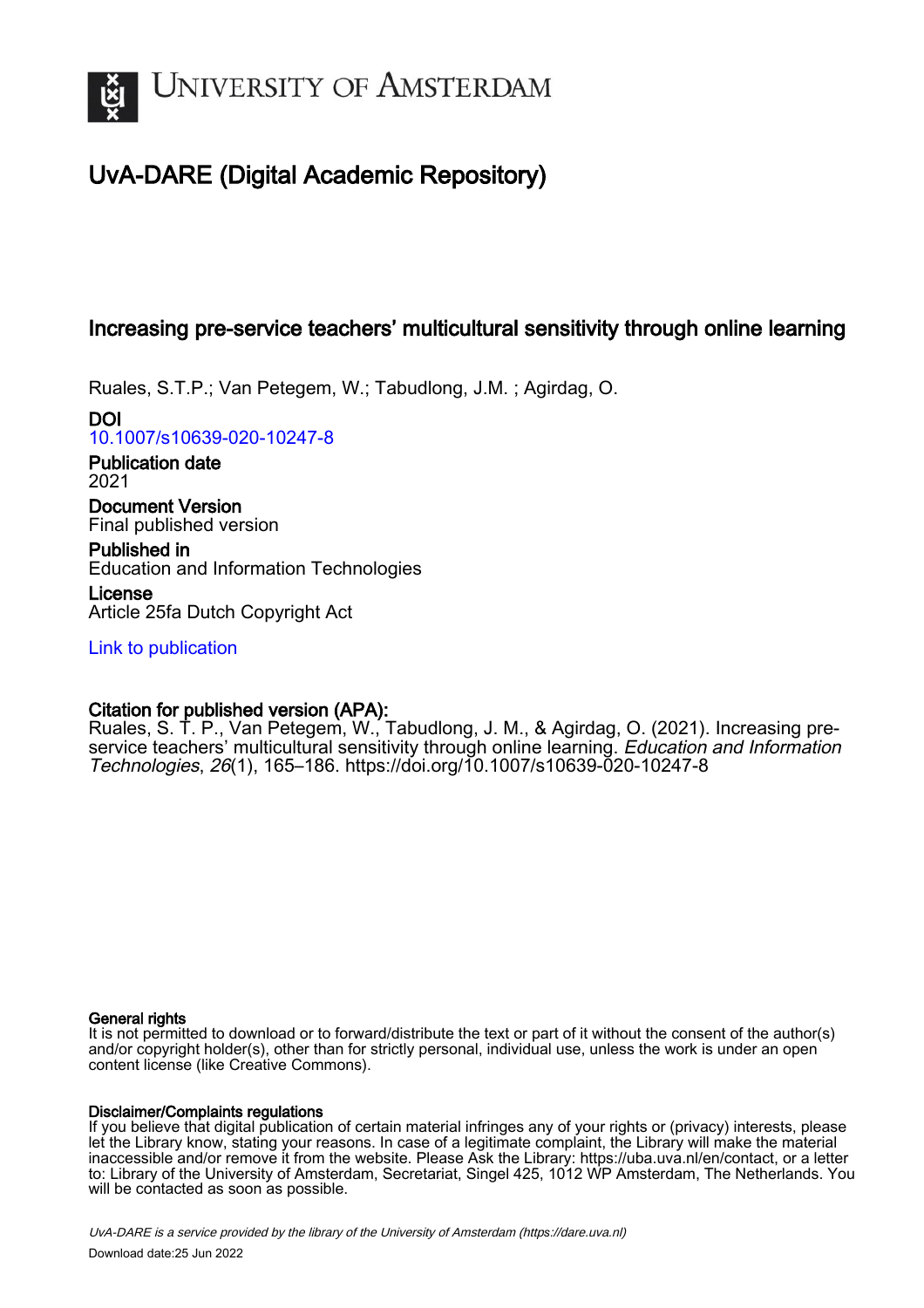## Increasing pre-service teachers' multicultural sensitivity through online learning



Shelanee Theresa P. Ruales<sup>1,2</sup>  $\bullet \cdot$  Wim Van Petegem<sup>3</sup>  $\cdot$ Josefina M. Tabudlong<sup>4</sup>  $\cdot$  Orhan Agirdag<sup>1,5</sup>

Received: 21 February 2020 / Accepted: 10 June 2020 / Published online: 27 June 2020 $\odot$  Springer Science+Business Media, LLC, part of Springer Nature 2020

## **Abstract**

The role of pre-service teacher education is crucial in culturally diverse contexts where conflict exists. Thus, this study examined whether pre-service teachers' multicultural sensitivity can be increased through a Transformative Learning Theory-based online course. The developed course underwent expert evaluation and pilot-testing before its implementation. T-test comparisons of pre- and post-tests with 97 Filipino pre-service teachers show a statistically significant increase in overall multicultural sensitivity. While the effect size is modest based on Cohen's d, 84.5% of the pre-service teachers claimed to have experienced positive change. All pre-service teachers who claimed to have experienced positive change identified the individual reflection activities to have influenced their change. This study can be replicated in other contexts. The course design can be adopted, but some of the course content has to be contextualized. The findings of this study can inform both theory and practice on how multicultural sensitivity can be increased and how Transformative Learning Theory can be applied in online course design.

Keywords Multicultural sensitivity · Online learning · Pre-service teachers · Transformative learning theory . Teacher education

 $\boxtimes$  Shelanee Theresa P. Ruales [shelaneetheresa@gmail.com](mailto:shelaneetheresa@gmail.com)

> Wim Van Petegem wim.vanpetegem@kuleuven.be

Josefina M. Tabudlong josefina.tabudlong@g.msuiit.edu.ph

Orhan Agirdag orhan.agirdag@gmail.com

Extended author information available on the last page of the article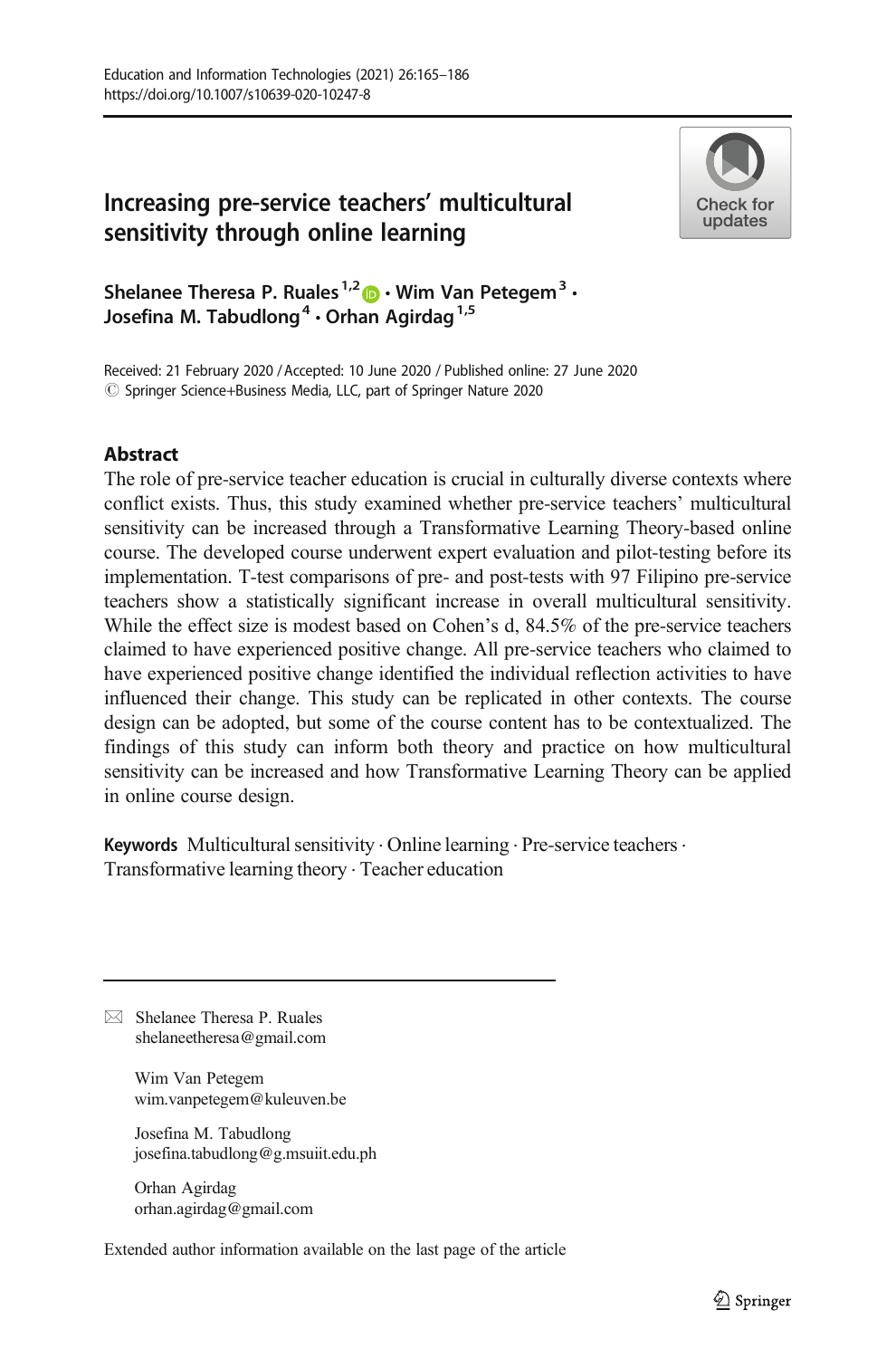## 1 Introduction

Education can transform societies - such as change attitudes, behaviors, and the relations between groups who had to live with conflict (UNICEF [2011](#page-22-0)). According to UNICEF, since education can either aggravate or reduce conflict, more attention should be given to reforms under the education sector and how these can contribute to social transformation. "In conflict-affected situations, education is more than service delivery because it is a means of socialization and identity development through the transmission of knowledge, skills, values, and attitudes across generations" (Smith [2010,](#page-21-0) p. 1). Hence, in places experiencing conflict such as the context of this study, education is an essential means to promote an appreciation for cultural diversity and respect for cultural differences to help reduce conflict and foster peaceful coexistence.

Teachers are known as agents of change. Literature has emphasized that teachers play a significant role in helping students become open and accepting of diversity (Van Driel et al. [2016\)](#page-22-0). Pre-service teacher education is crucial since it plays a pivotal role in the success of an educational system (Barrett et al. [2007;](#page-19-0) World Bank [2012](#page-22-0)). Therefore, pre-service teacher education should focus not only on content knowledge and methodological competencies but also on values and attitudes that are needed for teaching in diverse classrooms.

Various studies show that pre-service teachers are not adequately prepared to teach culturally diverse students (e.g., Chiu et al. [2017;](#page-19-0) Lambeth and Smith [2016](#page-20-0); Magogwe and Ketsitlile [2015;](#page-21-0) Skepple [2015\)](#page-21-0). Since cultural diversity calls the need for teachers who can deal with differences, teacher education should foster multicultural sensitivity (MS). MS is an individual's awareness of cultural differences, being able to respect these differences and respond to it appropriately. As Hughes and Hood [\(2007\)](#page-20-0) said, this sensitivity is focused on the affective elements which are important in appreciating differences and is considered a foundation in the development of cultural competence. However, there is no exact blueprint on how it can be developed despite that in all aspects of education, concepts of culture and intercultural interaction permeate (Cushner and Mahon [2009\)](#page-20-0).

The use of online learning provides particular opportunities to explore whether computer-mediated communication helps in increasing MS. Since it facilitates computer-mediated communication, interpersonal relation stress is lower and psychological burden is avoided, especially when the topic is sensitive in nature (Mei-Chiung et al. [2015](#page-21-0)). Asynchronous channels allow the learners to think and reflect before posting anything online (Curtis & Lawson, 2001 in Kelly and Papadopoulos [2009;](#page-20-0) Kruger et al. [2005\)](#page-20-0). An online learning environment enables students to tackle sensitive issues, such as prejudice and discrimination, that are often inhibited in a face-to-face situation (Merryfield [2003\)](#page-21-0). It can also create more confidence among the students to share their thoughts since everyone has the same opportunity to share their ideas (Kelly and Papadopoulos [2009](#page-20-0)) and can promote critical thinking since students have more time to study the content posted (Bullen [1998](#page-19-0); Ziegahn [2001](#page-22-0)). Additionally, in places with a fragile security situation, online learning can be an alternative to classroom learning. Almost 92% of the online and distance education studies in [Nosignificantdifference.org](https://doi.org/http://nosignificantdifference.org) show that compared to traditional education, online and distance education is as effective, if not better (Nguyen [2015\)](#page-21-0). Various aid groups (e.g., MBZ Foundation, Norwegian Agency for Development Cooperation, Sawa for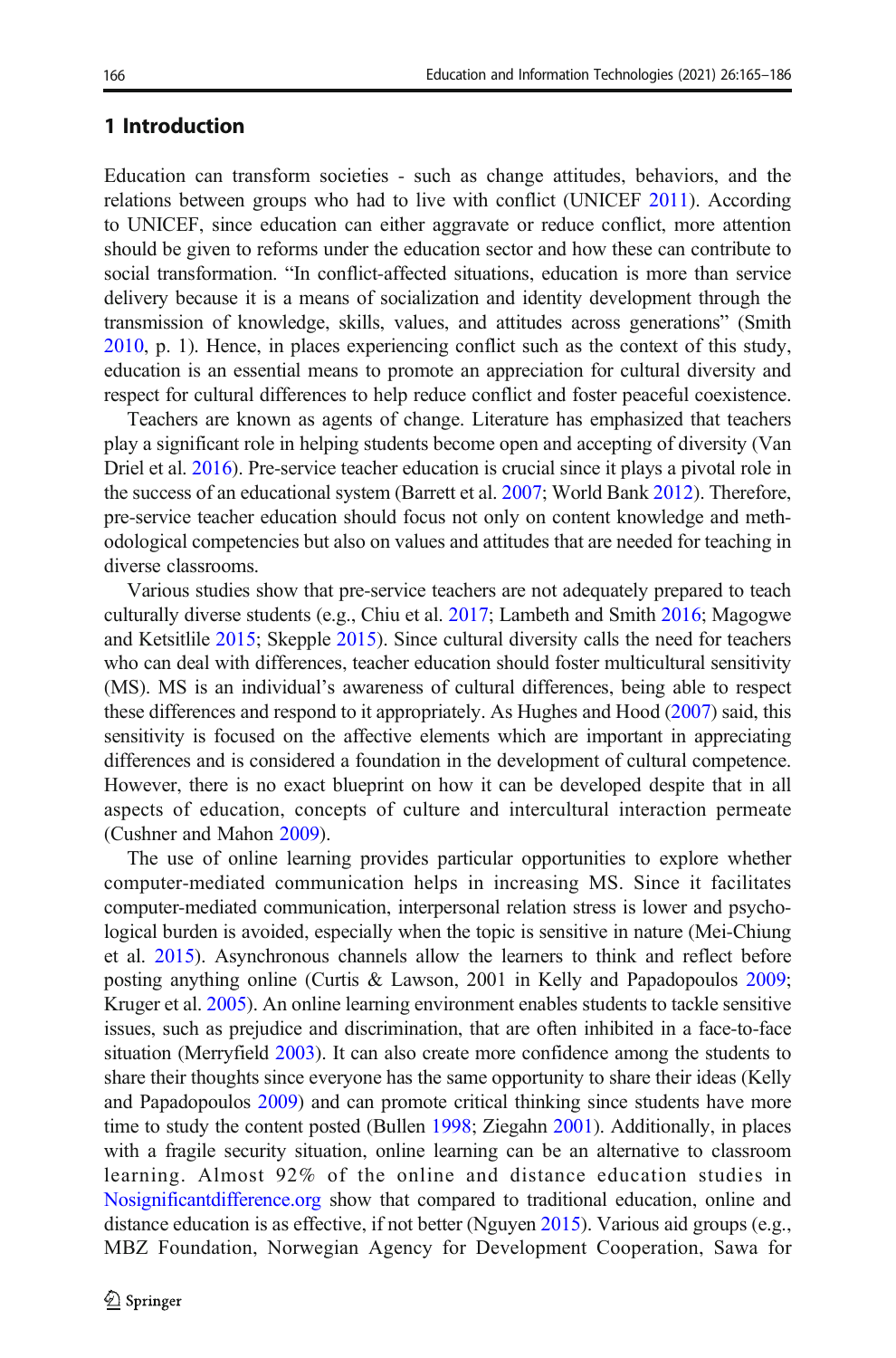individuals working in the business and health sectors.

Development and Aid) saw the potential of online learning in conflict zones that they released funds for such purpose (Gordon [2016](#page-20-0)). Though several studies report on the positive effects of multicultural education courses to pre-service teachers' multicultural attitudes and views (e.g., Nadelson et al. [2012](#page-21-0); Edwards & Kuhlman, 2007 and Wiggins, Follo, & Eberly, 2007 in Schoorman and Bogotch [2010\)](#page-21-0), published studies on the use of media and technology in teaching multicultural content and skills are limited. In terms of MS courses, a search online will yield courses that are intended for

Thus, this study aims to determine whether pre-service teachers' MS can be increased through an online course. An online course is developed for this purpose and the newly designed course will be evaluated and tested. Due to the absence of a blueprint in increasing MS, the concept of Transformative Learning Theory (TLT) is deemed helpful in the course development since TLT's premise focuses on change, which is the aim of the course.

#### 2 The context

This study is conducted in Mindanao which is one of the three main groups of islands in the Philippines. The Philippines is home to 182 ethnolinguistic groups (Reyes et al. [2017\)](#page-21-0). Mindanao is considered the most diverse and is known for its tri-people - the Moro or Muslims, Indigenous Peoples (IPs) or the Lumad, and the Christians. The existence of these diverse groups has led to the inevitable issue of conflict on the island. Different reasons were cited for having caused the conflict, but what is clear is that the repercussions of the conflict are social, psychological, and cultural (Lara Jr. and Champain [2009](#page-21-0)). These influenced the mindsets of people which have led to biases and attitudes of discrimination. With the complex nature of the Mindanao conflict (Adam et al. [2014;](#page-19-0) Hincks [2017\)](#page-20-0), prejudice and lack of knowledge and MS have played a role in the development of animosities among the tri-people.

In the context of Mindanao, it is crucial that future teachers are prepared to work with culturally diverse students. While the Philippine government is pursuing teacher quality reforms, it is difficult to tell whether the courses prescribed for pre-service teacher training fosters MS. Literature is sparse when it comes to Philippine research on topics related to multiculturalism and cultural diversity. Thus, this study will not only help address the need to increase pre-service teachers' MS but also stimulate academic discourse on issues related to multiculturalism and multicultural education.

#### 2.1 Transformative learning theory and its application in online learning

In this study, the Transformative Learning Theory by Jack Mezirow is used as a theoretical framework that guides the design and development of the online course due to its suitability in the context of conflict and the need to increase MS. As previously mentioned, the theory closely relates to the aim of the course, which is to bring change among pre-service teachers. The core concept of TLT is, "one's meaning perspective or frame of reference – structure of meanings – changes through a process of becoming critically aware of how and why our presuppositions have come to constrain the way we perceive, understand, and feel about our world" (Mezirow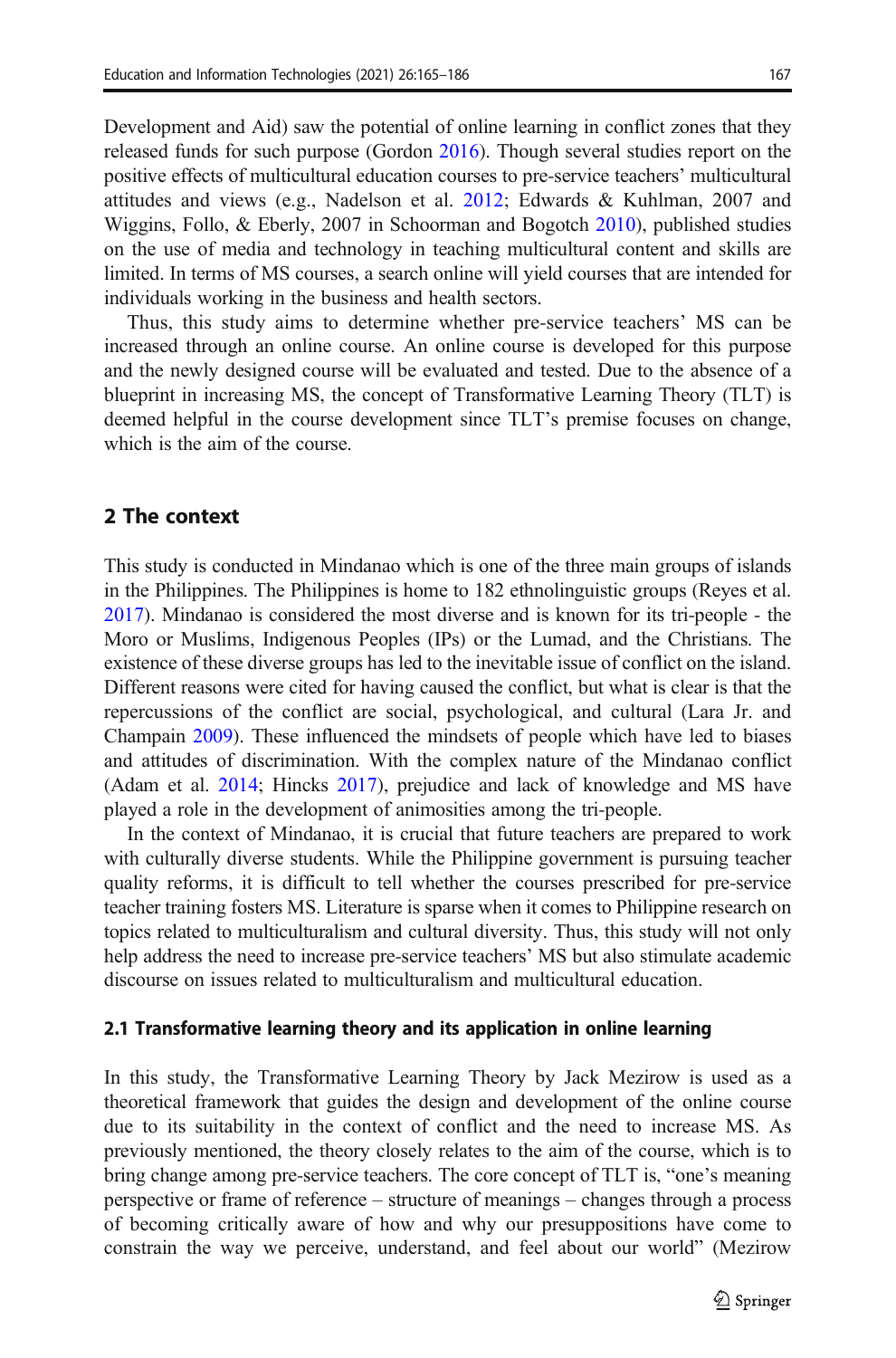[1990,](#page-21-0) p. 14). Mezirow said that the process of transformation involves ten phases: "disorienting dilemma, self-examination with feelings of guilt or shame, critical assessment of epistemic, sociocultural, of psychic assumptions, recognition of one's discontent and the process of transformation are shared and that others have negotiated a similar change, exploration of options for new roles, relationships, and actions, planning a course of action, acquisition of knowledge and skills for implementing one's plans, provisional trying of new roles, building of competence and selfconfidence in new roles and relationships, and reintegration into one's life on the basis of conditions dictated by one's new perspective" (1991, p. 168–169). Several researchers condensed the process into three or four steps (Herbers [1998](#page-20-0); Merriam and Caffarella [1999](#page-21-0); Taylor [2007](#page-22-0)). Some researchers pointed out that transformation can occur in any stage and at different speeds (Buchan [2011\)](#page-19-0) These claims are in congruence with that of Mezirow ([1991](#page-21-0)) who said that TLT is not a stage theory and its phases are not fixed stages of development. The phases are not linear and not all are required for transformative learning to take place (Cranton [1994](#page-20-0); Mezirow [1994\)](#page-21-0). With the aim of increasing MS, the most relevant phases of TLT are to be integrated into the online MS course that we will design: activating event or disorienting dilemma, critical reflection, and discourse. This is based on the consideration that transformation does not always occur in the exact sequence outlined by Mezirow and the phases can be simultaneously experienced by the learner. According to Taylor [\(2000\)](#page-22-0), studies on transformative learning show that transformation is not always due to one experience but on the accumulation of situations.

According to Raikou [\(2018\)](#page-21-0), disorienting dilemmas are "trigger events" which can be caused by external factors (other people, life conditions) or internal factors (a discovery, an effect of something). Dilemmas or activating events can be induced by the teacher through an eye-opening discussion, a book, poem, or painting (Mezirow [1990\)](#page-21-0), a conversation and a sudden insight (Raikou [2018](#page-21-0)), or anything that triggers to assess one's thinking or perceptions (McGonigal [2005\)](#page-21-0). Another phase of TLT that will be integrated into the course design is critical reflection which is considered a distinctive component of transformative learning (Henderson [2002\)](#page-20-0). Learners critically reflect on their beliefs, convictions, and points of view. Due to critical reflection, perspective change is experienced (Wang and Berger [2010\)](#page-22-0). While Mezirow said that his theory is centered on critical reflection, he did claim that "it is not enough to understand intellectually the need to change the way one acts; one requires emotional strength and an act of will in order to move forward" (1991, p. 171). While critical reflection is the most solitary process of transformative learning, discourse is the most social aspect (McGonigal [2005\)](#page-21-0). As one communicates with other people, one's new perspective is validated and also gets to see alternative perspectives. As Taylor ([1998](#page-21-0)) said, building relationships is essential in transformative learning.

Although transformative learning is often applied to adult learning (Taylor [2007\)](#page-22-0), some studies applied its significance to younger undergraduate students (e.g., Brock et al. [2012;](#page-19-0) Curran and Murray [2008](#page-20-0); Fullerton [2010;](#page-20-0) Harris et al. [2008;](#page-20-0) Kim et al. [2018\)](#page-20-0). The theory has also been applied in online learning (e.g., Cranton [2010](#page-20-0); Forte and Blouin [2016;](#page-20-0) Kim et al. [2018](#page-20-0); Wansick [2007](#page-22-0)). The setting of an online class makes transformative learning effective because of better facilitation of learning through the exchange of information, communication, and collaboration (Meyers [2008\)](#page-21-0). In Smith's critical review of literature on fostering transformative learning online, she concluded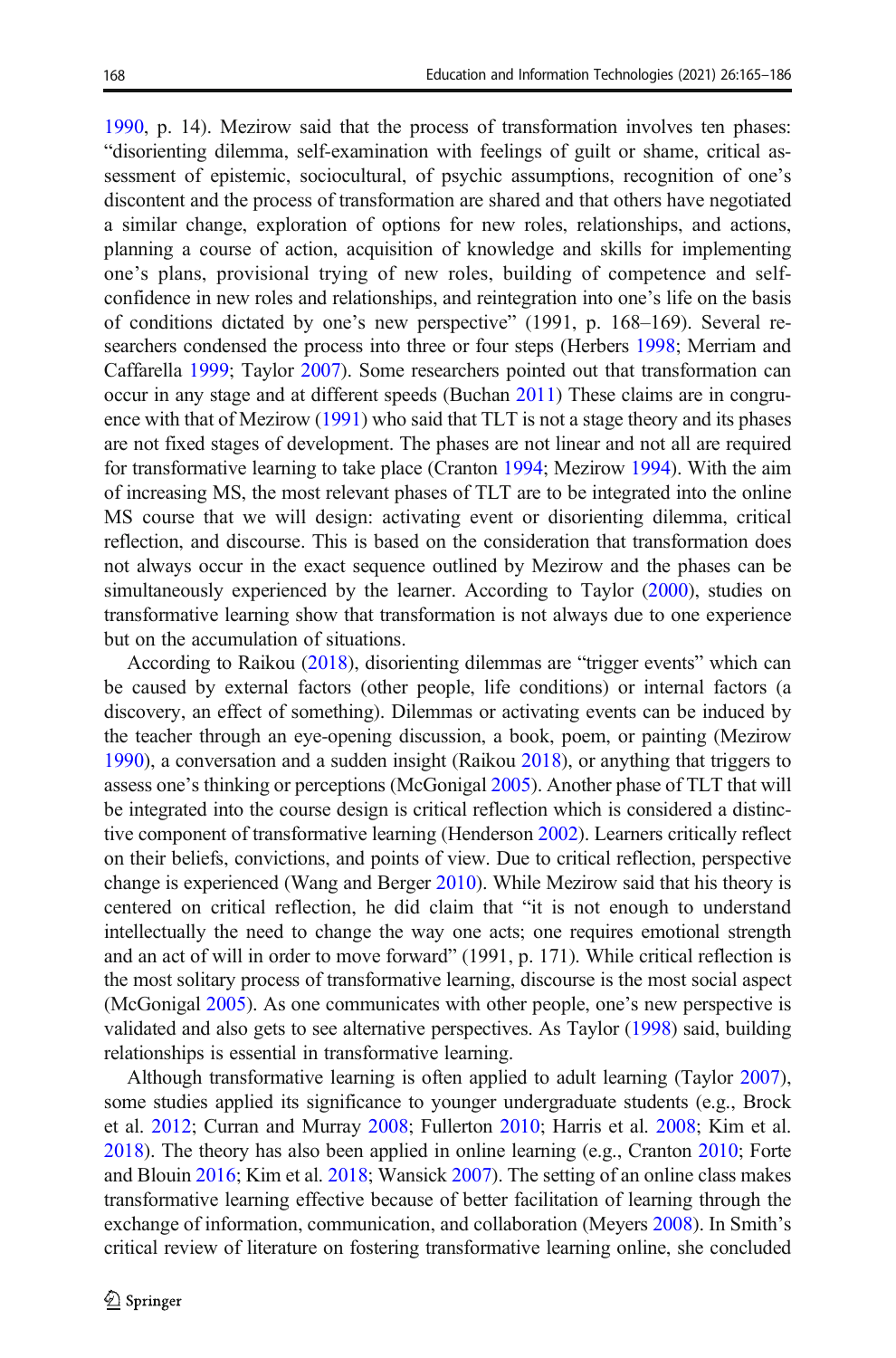169

that it is possible to promote transformative learning with "(1) deliberate attention to a strong pedagogy in the design of the online course, (2) deliberate focus on learnercentered approach by the instructor, (3) deliberate attention to the students' ability to interact with one another through sustained discussion and through the use of complex problems or issues in a safe environment, and (4) deliberate attention to students' ability to engage in self-reflection" (2012, p. 411).

The online course is expected to bring the pre-service teachers to recognize their prejudices or biases, how they come to think and feel that way, and how their immediate environment has influenced their beliefs, attitudes, or actions toward cultural others. The TLT paradigm puts forward that learners do not only acquire new information but go through conditions and processes. When one goes through these processes, it is most likely that revision of perspective will take place (Cranton [2002\)](#page-20-0).

#### 2.2 Present study

Despite being a culturally diverse country, topics related to multiculturalism are quite understudied in the Philippines. On a similar note, the role of teacher education in developing cultural competence is understudied in Asia (Yuen and Grossman [2009\)](#page-22-0). Since most studies on multiculturalism and multicultural education are conducted in the United States, there is a need to conduct these studies in other culturally diverse countries (Agirdag et al. [2016](#page-19-0)). While there are existing courses on MS, these were developed in contexts different from that of the Philippines and were mostly intended for people working in the health and business sector. Also, few studies have focused on how MS can be increased among pre-service teachers. Similarly, research on fostering transformative learning in an online environment is limited compared to face-face educational settings (Smith [2012\)](#page-21-0).

A distinctive characteristic of this study is that to increase MS, different perspectives are combined – multiculturalism, TLT, and online learning. If found to be effective, the online course developed would help teacher training institutions produce more culturally sensitive teachers. These teachers could help promote cultural understanding in the classroom, which would then be translated into society. In the absence of a blueprint on developing MS, this study would help fill the gap in the literature. It can also add to the literature on how technology can be used to teach multicultural skills and how TLT can be applied in online course design.

In this paper, the following research questions are considered: a) How is the online course evaluated by experts and pre-service teachers? b) Did pre-service teachers' MS increase after taking the online course?

#### 3 Method

#### 3.1 Participants

The first group of participants was involved in the study before the design and development of the online course. As part of the needs and target user analysis, two focus-group discussions (FGDs) were conducted - the first group was composed of ten pre-service teachers with an ethnic minority background and the second group was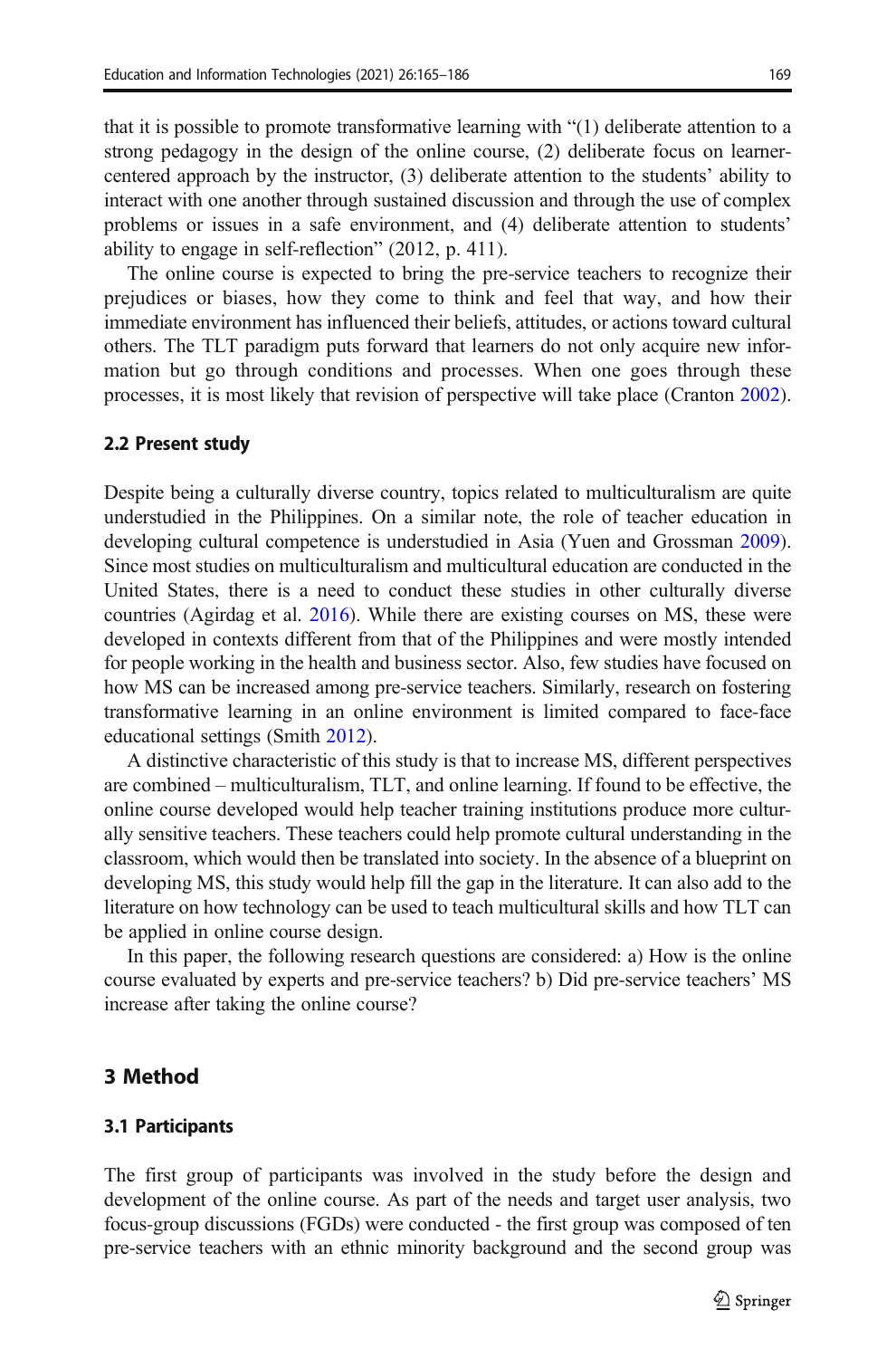composed of six pre-service teachers with an ethnic majority background. The preservice teachers were in their last year of pre-service teacher training. Interviews were also conducted with five teacher educators. Participants of the FGDs and interviews were from different schools in Iligan City, which is one of the most diverse cities in Mindanao.

After the course was developed, five experts evaluated the course - three teacher educators who are practitioners and advocators of online learning, a professor in English with experience in developing audiovisual materials and is conducting research on culture, and a director of the multimedia center in an open university in the Philippines.

After the expert evaluation, the course was pilot-tested by ten pre-service teachers four from ethnic minority groups and six from ethnic majority groups. The participants of the pilot-test were all volunteers. Following the pilot-test was the course implementation with 144 pre-service teachers involved. The study employed a one-group preand post-test design. The participants were purposively selected based on ethnicity and gender to ensure a heterogeneous sample. Among the 144 pre-service teachers, 97 (67.36%) completed the course. This rate is comparably high in contrast to the completion rate of MOOCs which is usually between 0.7% and 52.1% (Jordan [2015\)](#page-20-0). There were 33 completers from the ethnic minority group and 64 from the majority group; in terms of gender, 21 are male and 76 are female. The 47 (32.64%) participants who were not considered as course completers were not able to finish all the modules or failed to submit some required outputs. After the course implementation, 14 completers were interviewed and the data are included in the analysis.

Participants of the pilot-testing and implementation of the course are pre-service teachers from Mindanao State University - Iligan Institute of Technology (MSU-IIT) who are in their first year of teacher training. They are members of the first batch of preservice teachers who completed K-12 education since the Philippines recently implemented this system which also resulted in the revision of the teacher education curriculum. The age range of the participants is 17–22.

FGDs and interviews were audio-recorded while Google Forms was used to collect data during the expert evaluation, pilot-testing, and course implementation. All the participants of this study signed an informed consent.

#### 3.2 Instructional design

The ADDIE model was used as a guide in the process of creating the MS course. ADDIE has five stages - analysis, design, development, implementation, and evaluation (Ghirardini [2011\)](#page-20-0). The entire process is not linear because a succession of iterative steps were incorporated. Each stage was reviewed before proceeding to the next stage. It can be said that evaluation was repeatedly done before the course implementation.

Analysis The goal was to increase pre-service teachers' MS. With this, the analysis of the needs, target users, and topics were done. As part of the needs and target user analysis, FGDs with pre-service teachers and interviews with teacher educators were conducted. Topic analyses then followed to ensure that it lead towards the attainment of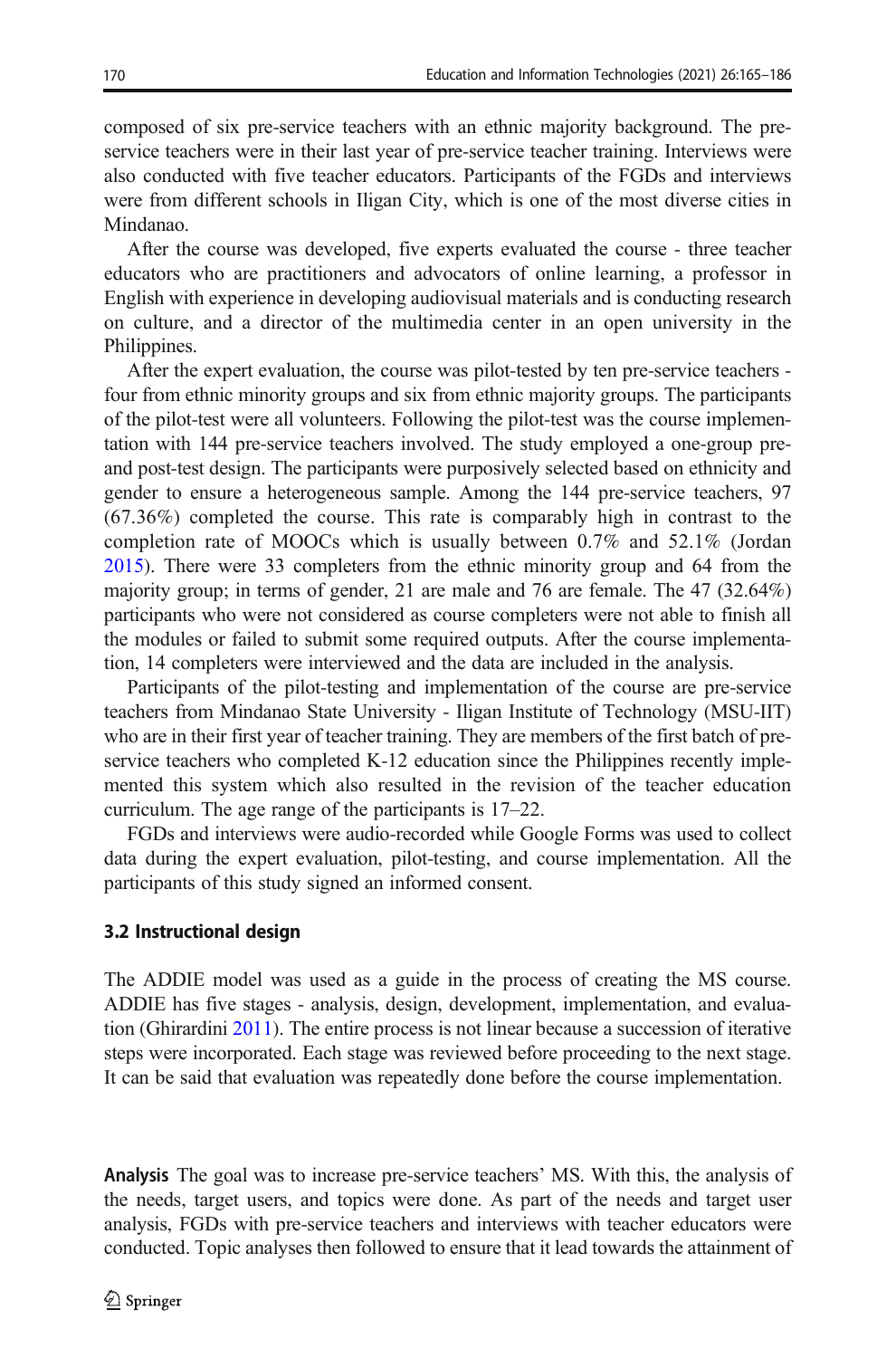the goal. To determine the topics to be included in the course, we looked into the literature on multicultural education and diversity teaching. Data from the FGDs and interviews and the factors of the MS scale (ethnocentrism, intercultural effort, intercultural stress, exhibiting multiculturalism, and monocultural orientation) we developed also served as guides in determining what topics to include in the online course. The focus of the course is on cultural diversity awareness and positive beliefs and attitudes towards people of different cultures.

Design In the design stage, the desired learning outcomes or objectives were formulated, objectives and topics were sequenced, and media, instructional strategies, and evaluation strategies were selected. The five modules are: discovering one's identity, history and diversity of the Philippines, cultural diversity in different contexts, multicultural sensitivity, and managing student diversity. A module on discovering one's identity was included since it has been found that before being able to work with diverse learners, it is important that one examines his/her identity as this can potentially impact how one deals with his/her students (Hollins [1996;](#page-20-0) Schmidt [1999\)](#page-21-0). Having a better understanding of oneself can improve one's capacity to better understand others (Böckler et al. [2017](#page-19-0)). The module on the history of the Philippines and its diversity aims to develop an understanding on the development and description of diversity in the Philippines. It is expected that this will lead one to reflect on one's beliefs and attitudes towards other ethnic groups. As Guyton and Wesche [\(2005](#page-20-0)) said, consciousness of history is an aspect that multicultural teacher education should address. A module on the cultural diversity of different countries intends to show how cultural diversity is managed in other countries and what makes the Philippine context different. Topics on ethnocentrism, stereotype, prejudice, and discrimination were included and pre-service teachers are to examine their feelings and thoughts towards people from other ethnic groups, decide how to respond to cultural differences and certain cultural issues, as well as develop empathy towards those coming from a different group. Lastly, a module on managing student diversity was included since it is deemed important for pre-service teachers to realize the value of being able to effectively manage a culturally diverse student group.

With the aim of increasing MS, activating event or disorienting dilemma, critical reflection, and discourse were integrated into every module of the course. Each module started with an activating event, such as, identity chart activity, polls, picture activity, discussion board activity, and a video. In the middle part of the module, a reflection question is given. Questions such as how they perceive and interact with cultural others and interest in teaching in a culturally diverse classroom were asked. Since some may not be comfortable sharing their reflections, these are to be submitted directly to the course facilitator. For discourse to take place, pre-service teachers are to work in groups to analyze identity charts, make a position statement, discuss a poem about diversity, create a poster or flyer, and a photo essay. All group discussions are to be done in Google Hangouts and all the group outputs are to be posted in Padlet. There are also forums where pre-service teachers are encouraged to comment on the posts made. There is also a short time-pressured quiz at the end of each module. Including the group activity, each module can be completed in 4 h.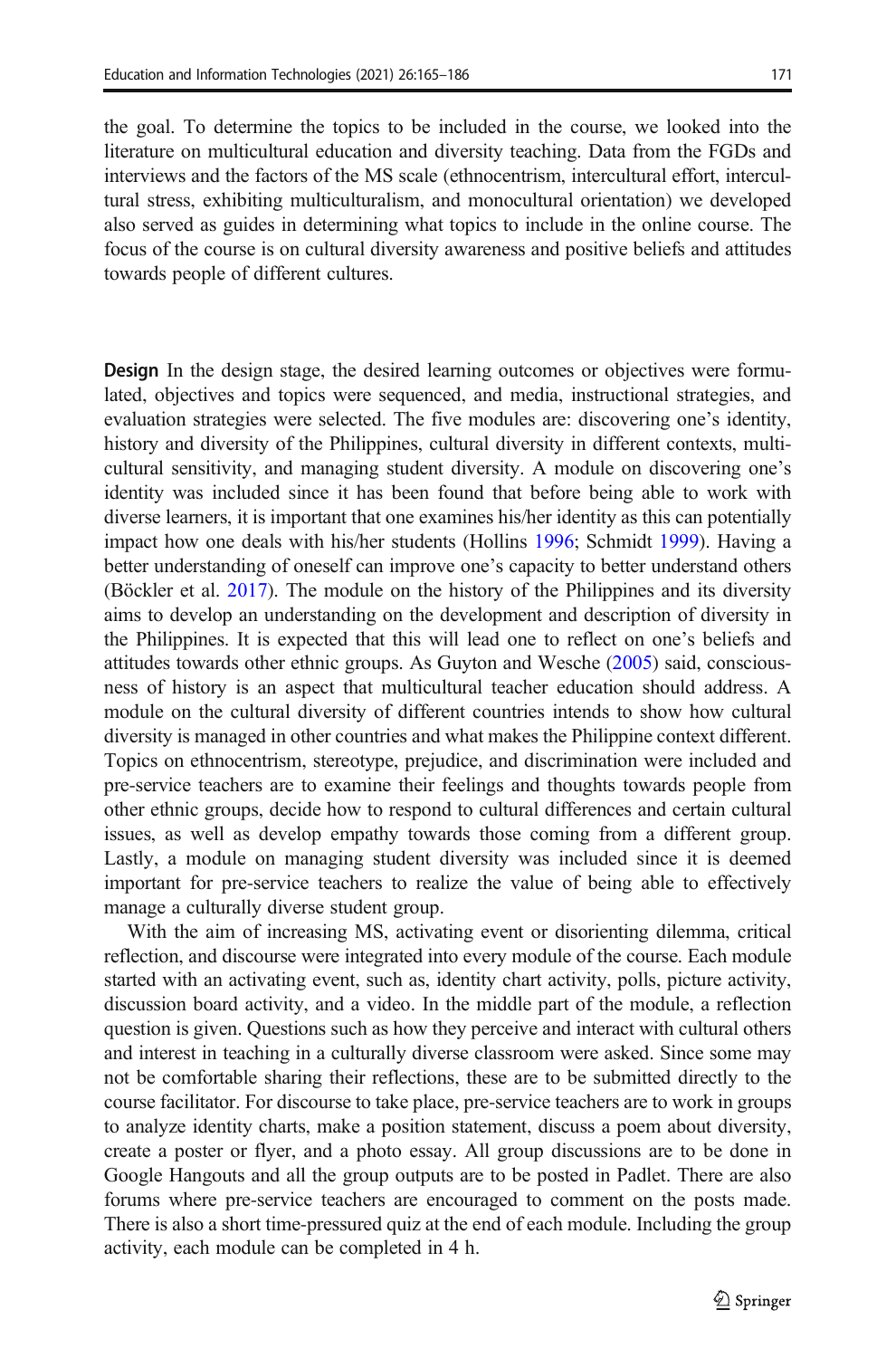Development In this stage, the course materials (slide presentations, videos, readings) were produced and the online classroom was prepared. The course testing by the experts and pilot-testing by the pre-service teachers are part of this stage. Results of the tests and feedback from the experts and pre-service teachers served as a basis for revising some aspects of the course.

Course Materials Development and Online Classroom Preparation The majority of the course materials had to be developed from scratch since materials specially made for the Philippine context are limited. The development took place for a year and a half. The course materials were uploaded in an online classroom in the Moodle-based online learning environment of MSU-IIT. The activities were put in place and all the necessary instructions were indicated within the modules. An introductory video and a How-To section were also prepared to serve as references on how to go about the different activities in the course.

Course Testing by Experts Experts tested the course and utilized a rubric to evaluate it. The 23-item rubric is divided into five subscales (course objectives, course presentation, course design, interaction, and assessment). It has three levels of descriptors (unsatisfactory, sufficient, exemplary) for each item and were scored 1, 2, and 3 respectively. The items in the rubric were adopted/adapted from Anstey and Watson [\(2018\)](#page-19-0), California Community Colleges ([2016](#page-19-0)), Rogers and Van Haneghan [\(2018\)](#page-21-0), Ternus et al. [\(2007](#page-22-0)), and University of Arkansas [\(2012\)](#page-22-0). Aside from the rubric, the raters also gave suggestions on how to improve the course. Revisions were done to the course prior to pilot-testing.

Pilot-testing by Pre-service Teachers Participants in the pilot-test were given a maximum of 3 weeks to work on the course at their own pace. While the participants had the option to use their personal computers or phones, they were given access to two of the computer laboratories in the university if they found it difficult to access the course outside the university. Participants of the pilottest evaluated the course using a four-point Likert. This scale will be further discussed in the Evaluation section. Based on the data from the pilot-test, revisions on the course were done before its implementation.

Implementation The researchers were able to secure approval from MSU-IIT's Research Ethics Committee and a Special Order from the Chancellor to allow the preservice teachers to participate in the course implementation. Information sheets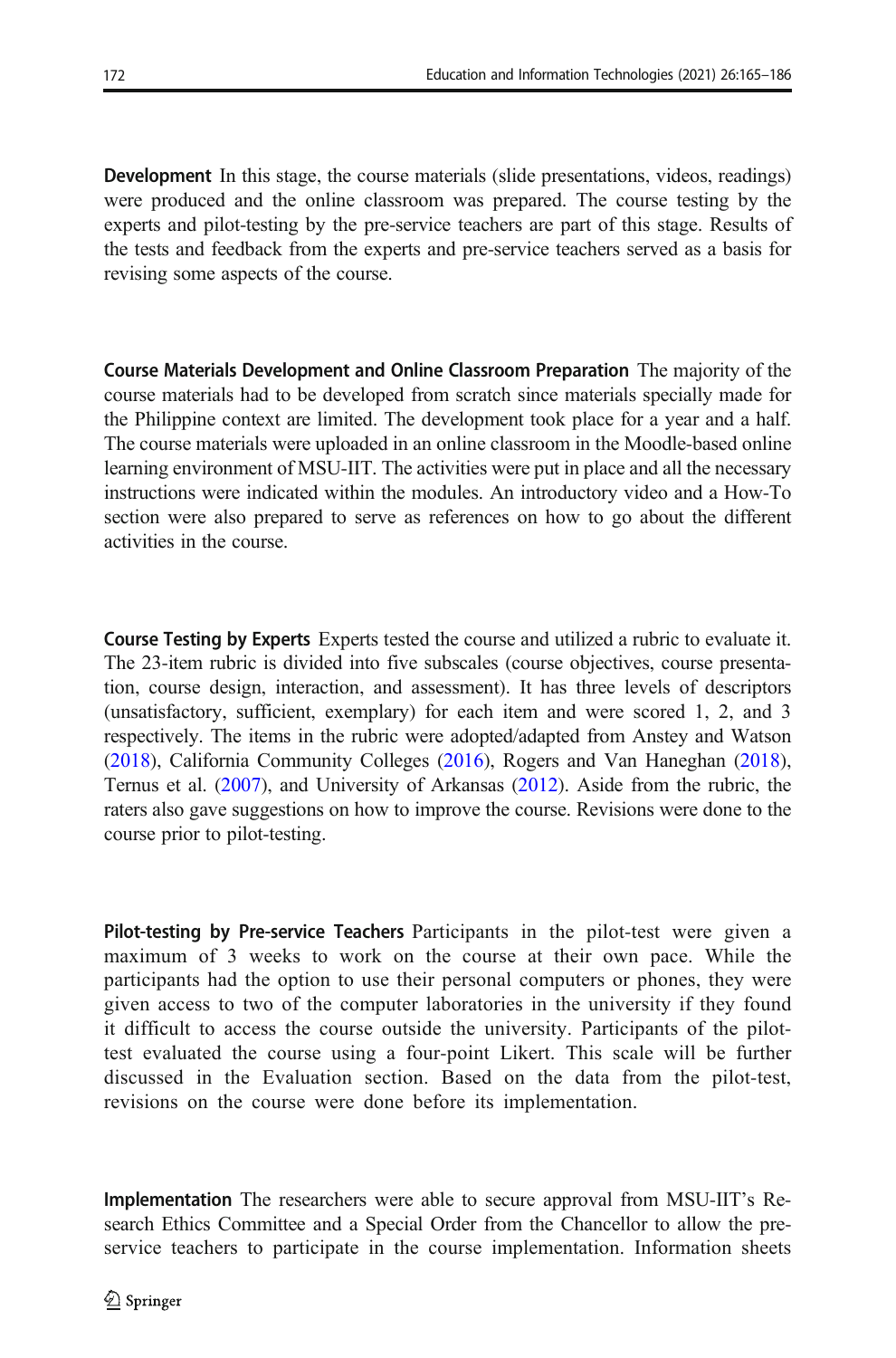containing instructions on how to access the course, a timeline, and a checklist were distributed to the participants. Since the selected pre-service teachers have different class schedules, we had to visit the classes they were attending to give an orientation and to have the informed consent signed. For this version, the online course was paced, that is, one module per week. Each week, a new module was opened but the preceding modules remained accessible. Completion tracking was activated – beside the course material or activity name is a checkbox that indicates whether the section was completed. The restricted access feature for course materials and activities was not activated since the participants might find it too constraining. Heterogeneous groups were created for the group activities and these were posted in the online classroom. The course was facilitated by one of the authors of this paper. Figure [1](#page-10-0) is a sample module of the course.

Evaluation To determine whether an increase in MS is found, the Multicultural Sensitivity Scale for Pre-service Teachers (Ruales et al. [forthcoming\)](#page-21-0) was used in the preand post-tests. The 28-item seven-point Likert scale is composed of five factors ethnocentrism, intercultural effort, intercultural stress, exhibiting multiculturalism, and monocultural orientation. Based on the given statements, respondents are to choose (very untrue of me, untrue of me, somewhat true of me, neutral, somewhat true of me, true of me, and very true of me) whether it best describes them or not. Items under ethnocentrism, intercultural stress, and monocultural orientation are negatively stated and thus are reverse coded. A higher score means more sensitivity (i.e., less or not ethnocentric) and a lower score means low sensitivity (i.e., highly ethnocentric). This scale has adequate internal consistency and is invariant for both ethnic majority and minority.

Participants during the implementation also evaluated the course using the same instrument used by the pilot-group. The course evaluation scale is a four-point Likert with four subscales (access and navigation, resources, activities, and self-directed and deep learning). Some of the items were adopted/adapted from the scale by the University of New South Wales [\(2018\)](#page-22-0). The respondents are to indicate their level of agreement or disagreement (strongly agree, agree, disagree, strongly disagree) with the given statements. Aside from the Likert scale rating, pre-service teachers were also asked to identify whether they experienced change after taking the course, aspects of the course that influenced their change, other means of interaction with groupmates, best features of the course, difficulties encountered, and suggestions for improvement.

One limitation of the study is that it employed a one-group pre- and post-test design. Therefore, the degree of certainty to conclude that the treatment is responsible for the increase in MS needs to be supported with other data. Thus, after the course, participants were asked about their experience when they took the course and whether the online course changed them or not. Interviews with some course completers were also conducted. Results of all the evaluations are presented in the section that follows.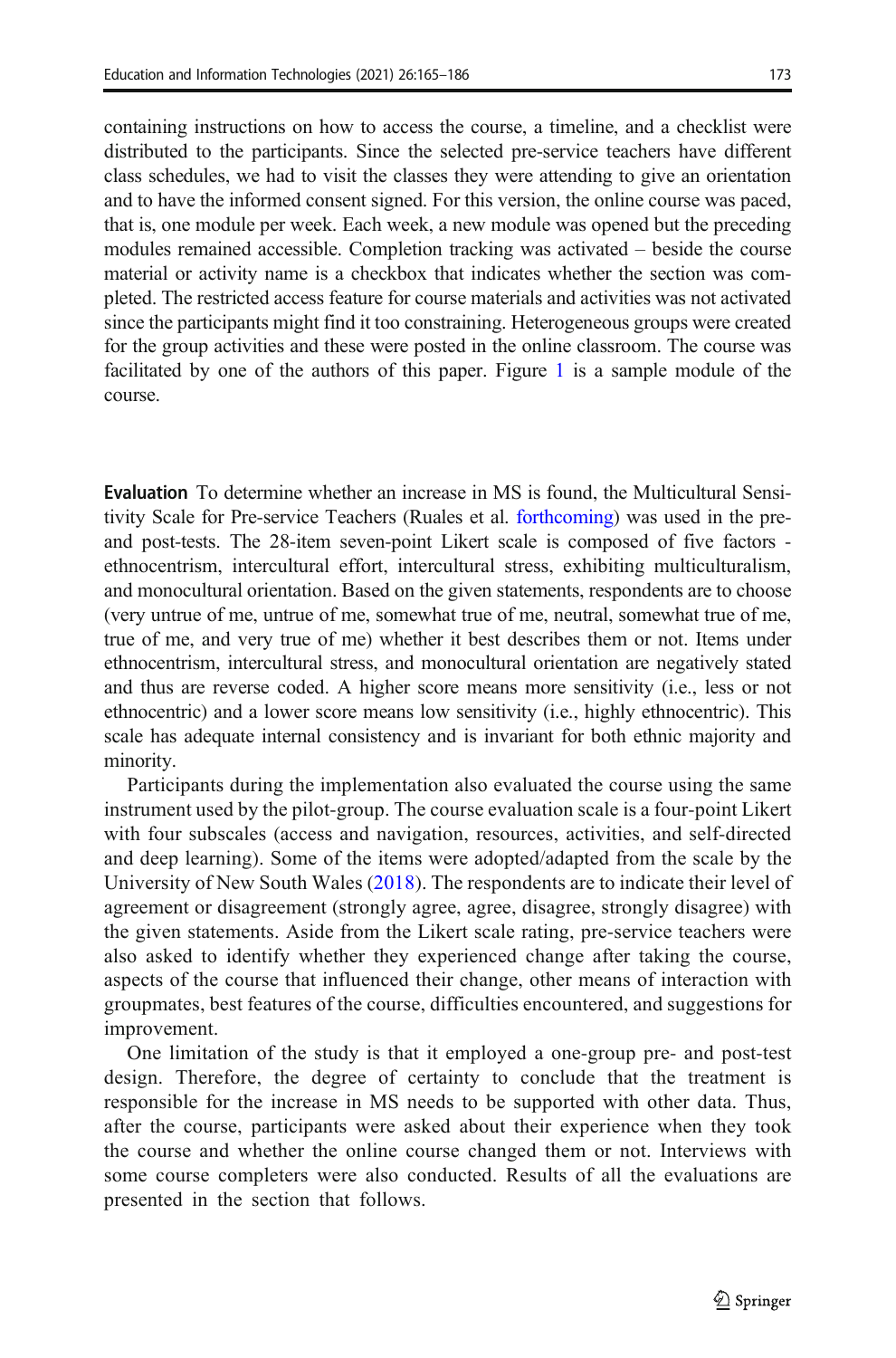# <span id="page-10-0"></span>**MODULE 5. Managing Student Diversity**



In this module, you are expected to: identify the conceptual repertoires of diversity; analyze the instructional consequences of the conceptual repertoires of diversity; define multicultural education; differentiate the dimensions of multicultural education; analyze how to manage a culturally diverse student group; realize the importance of improving students' understanding and respect towards others coming from a different ethnic group or culture; and identify programs and initiatives that aim to make Philippine education inclusive and responsive to diversity.

Start working on the module by participating in the polls. Click the links below.

| The statement "I see all my students as the same" is                                                      | W,     |
|-----------------------------------------------------------------------------------------------------------|--------|
| Schools built for certain ethnic groups should not be allowed because<br>students will develop extremism. | V      |
| Presentation on the Conceptual Repertoires of Diversity                                                   | V      |
| Reflection                                                                                                | Ø      |
| Presentation on Multicultural Education and Philippine Educational System's [5]<br>Response to Diversity  |        |
| <b>Videos</b>                                                                                             | Ø      |
| Module 5 Quiz                                                                                             | Q      |
| <b>Group Work</b>                                                                                         | $\vee$ |
| Answer the post-test                                                                                      | M      |

Fig. 1 Sample Module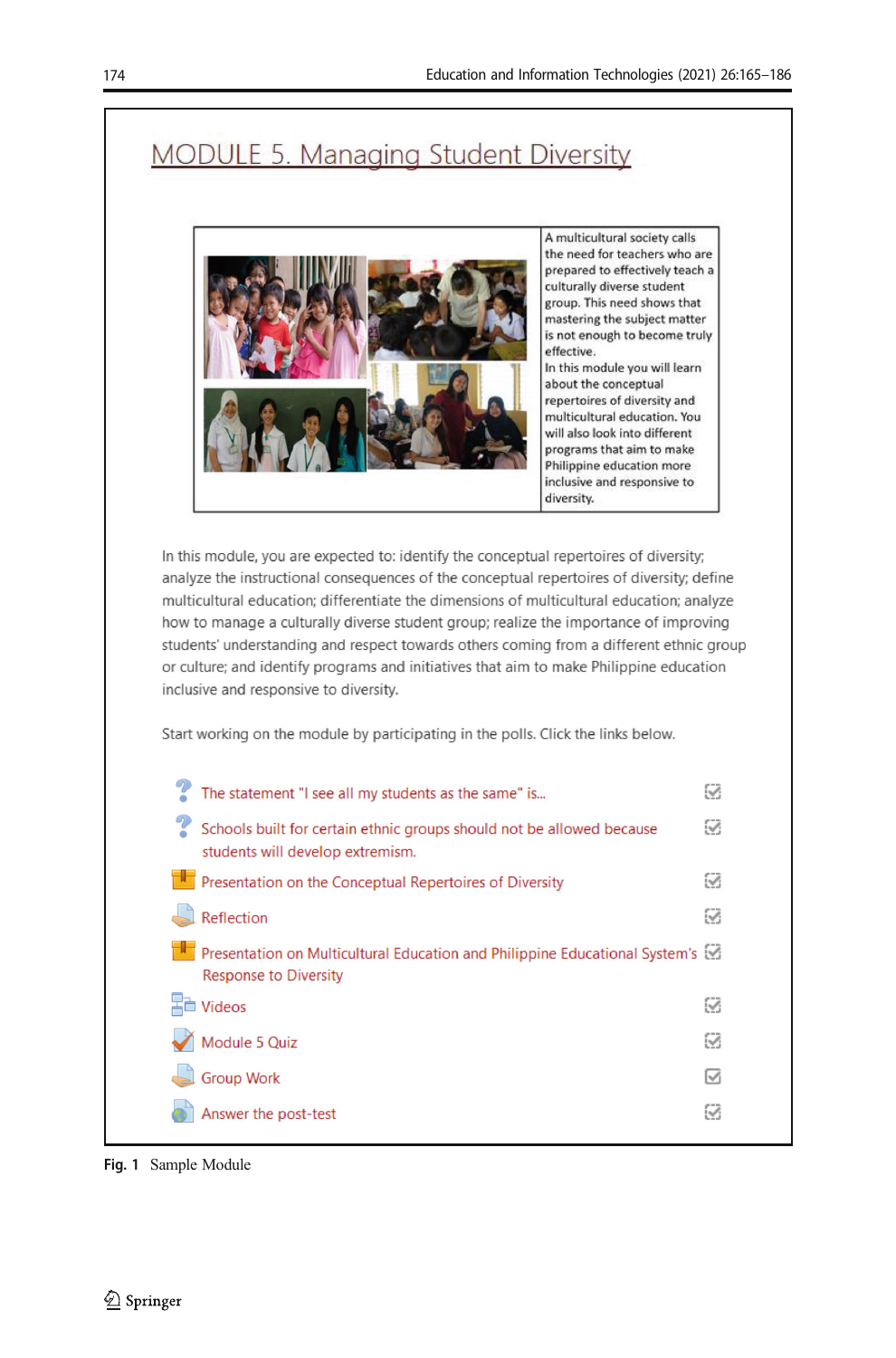## <span id="page-11-0"></span>4.1 Research question 1: How is the online course evaluated by experts and pre-service teachers?

Course evaluation by experts Table 1 shows the mean ratings of the evaluation. Looking at the values, the course was rated high. To determine internal consistency or reliability, Cronbach's Alpha was computed, and the result was .746, which can be interpreted as "good". Inter-rater reliability was calculated using a two-way mixed, absolute agreement, average-measures intra-class correlation coefficient to determine the degree of agreement among the raters and the result was negative. One of the possible reasons for the negative value can be attributed to the background of the raters. The subjective nature of the scoring process is one of the reasons why ratings vary among individuals (Horng et al. [2010\)](#page-20-0). Another possible reason may be due to the restricted range of the rating instrument used (Hallgren [2012\)](#page-20-0). However, the aim of the course evaluation was to check its quality and since no major issues were identified by the raters, revisions of the course were made. Some questions and instructions were

| N  |      |      |                                        | Alpha                                                                                                                                                                                                                                                                                                                                                   | coefficient |                                    |
|----|------|------|----------------------------------------|---------------------------------------------------------------------------------------------------------------------------------------------------------------------------------------------------------------------------------------------------------------------------------------------------------------------------------------------------------|-------------|------------------------------------|
|    |      |      |                                        | .746                                                                                                                                                                                                                                                                                                                                                    | $-.650$     |                                    |
| 5  |      |      |                                        |                                                                                                                                                                                                                                                                                                                                                         |             |                                    |
| 5  | 2.67 |      |                                        |                                                                                                                                                                                                                                                                                                                                                         |             |                                    |
| 5  | 2.33 |      |                                        |                                                                                                                                                                                                                                                                                                                                                         |             |                                    |
| 5  | 2.60 |      |                                        |                                                                                                                                                                                                                                                                                                                                                         |             |                                    |
| 5  | 2.00 | 3.00 |                                        |                                                                                                                                                                                                                                                                                                                                                         |             |                                    |
| 5  |      |      |                                        |                                                                                                                                                                                                                                                                                                                                                         |             |                                    |
|    |      |      |                                        | .832                                                                                                                                                                                                                                                                                                                                                    | .423        |                                    |
|    |      |      |                                        |                                                                                                                                                                                                                                                                                                                                                         |             |                                    |
| 10 | 3.33 |      |                                        |                                                                                                                                                                                                                                                                                                                                                         |             |                                    |
| 10 |      |      |                                        |                                                                                                                                                                                                                                                                                                                                                         |             |                                    |
|    |      |      |                                        |                                                                                                                                                                                                                                                                                                                                                         |             |                                    |
| 10 |      |      |                                        |                                                                                                                                                                                                                                                                                                                                                         |             |                                    |
|    |      |      |                                        | .929                                                                                                                                                                                                                                                                                                                                                    | .909        |                                    |
| 97 |      |      |                                        |                                                                                                                                                                                                                                                                                                                                                         |             |                                    |
| 97 |      | 4.00 |                                        |                                                                                                                                                                                                                                                                                                                                                         |             |                                    |
| 97 |      |      |                                        |                                                                                                                                                                                                                                                                                                                                                         |             |                                    |
|    |      |      |                                        |                                                                                                                                                                                                                                                                                                                                                         |             |                                    |
| 97 |      |      |                                        |                                                                                                                                                                                                                                                                                                                                                         |             |                                    |
|    |      |      | 4.00<br>3.20 4.00<br>1.67<br>2.20 4.00 | Min Max Mean SD<br>2.33 3.00 2.800 .298<br>3.00 2.833 .118<br>3.00 2.767 .325<br>3.00 2.760 .167<br>2.667 .408<br>2.57 3.00 2.774 .172<br>10 2.67 4.00 3.500 .478<br>3.733 .263<br>3.760 .310<br>10 3.00 4.00 3.800 .313<br>3.19 4.00 3.719 .262<br>2.00 4.00 3.072 .574<br>3.320 .529<br>3.260 .500<br>97 2.60 4.00 3.478 .432<br>2.25 4.00 3.304 .437 |             | Cronbach's Intra-class correlation |

Table 1 Descriptive Statistics and Reliability (Course Evaluation)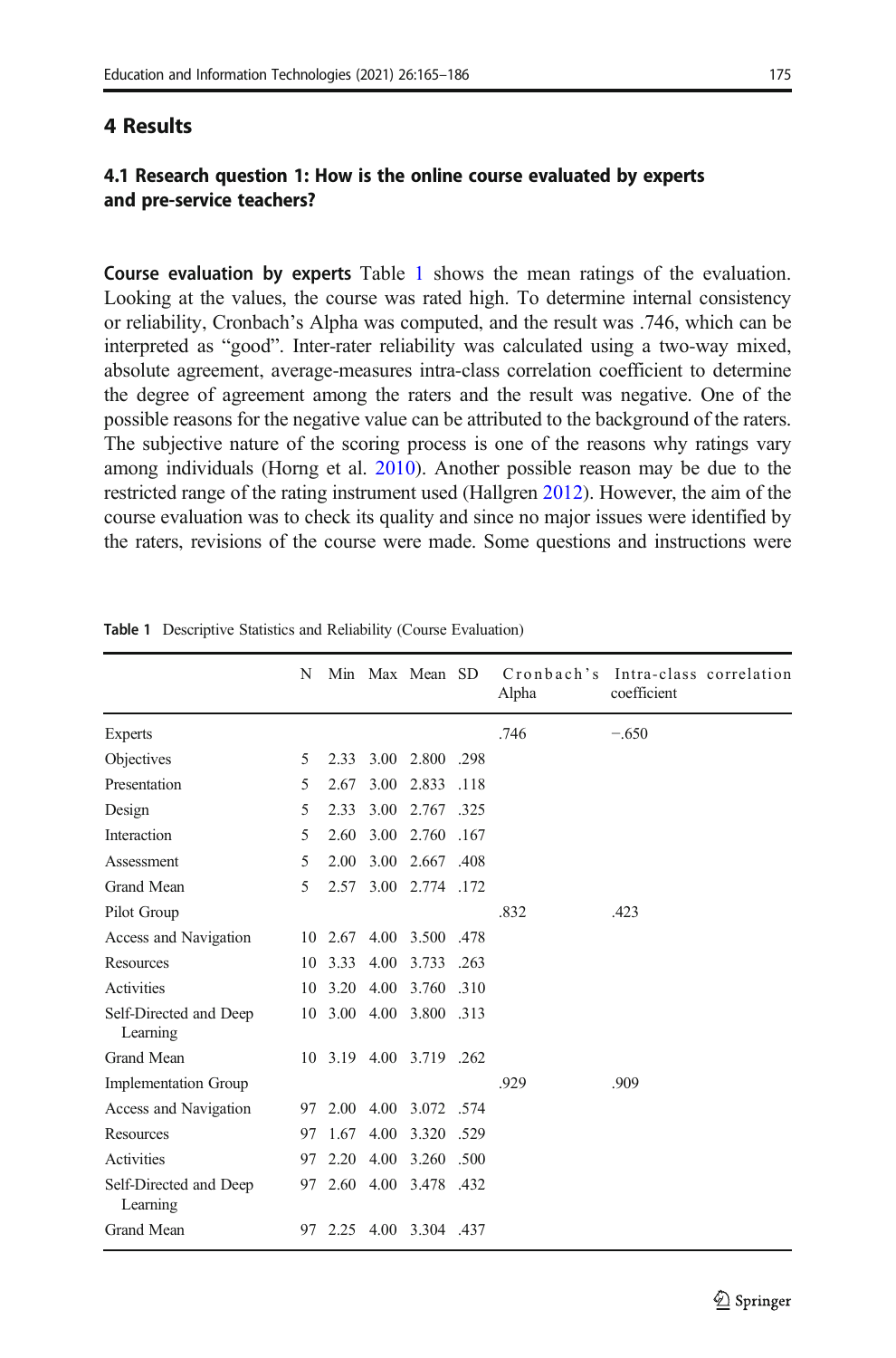revised for comprehensibility, rubric descriptors for group outputs were improved, and some presentations had to be divided for conciseness.

In general, the raters found the course to be well-designed and the course content to be very good. They indicated that the presentation of the content and technology being used supports the attainment of the learning objectives and therefore it could help in increasing pre-service teachers' MS. One of the raters explicated that "The course will validate and/or invalidate what they have experienced, felt, think, how they would want to act, and how they chose to act (because they have to choose what is right in the eyes of the society despite the impulse to do otherwise). The activities allow the learner to interact with other learners and in his/her interaction with others, one is also given the opportunity to go on a personal journey  $-a$  journey in which one looks within and acknowledges one's struggles in dealing with others who he/she considers different from him/her".

Course evaluation by pre-service teachers It can be seen in Table [1](#page-11-0) that the pre-service teachers rated the course fairly high. Looking closely at the ratings, access and navigation consistently incurred the lowest rating while self-directed and deep learning received the highest. The Cronbach's Alpha for the pilot and implementation group are both high. In terms of intra-class correlation coefficient, the value of the pilot group is considered "poor," while that of the implementation group is "excellent". Similar to the expert group, inter-rater reliability was computed using a two-way mixed, absolute agreement, average-measures intra-class correlation coefficient.

More than one-third of the participants in the implementation group identified the course materials (videos and slide presentations) as the course's best feature. This is followed by the topics discussed, reflection activities, and online mode of learning. About one third encountered difficulties with internet access and less than one-fourth experienced difficulties with time management and group activities. Some participants found working on the course challenging because they did it in addition to their required schoolwork. Suggestions for improvement widely vary— such as, implementing on blended mode, making course materials downloadable, simplifying some activities, adding and reducing course materials, and extending the time frame. Some recommended implementing the course without revision and several suggested that all pre-service teachers should be required to take the course.

Pre-service teachers who were interviewed found the course important because it is informative, extensively discusses the context of Mindanao, and greatly emphasizes the need to learn to accept and respect cultural differences. They believe it can help prepare pre-service teachers for cultural diversity in the classroom. The interviewees also found the progression of the topics to be well-thought and found themselves able to relate with the course since it reflects the realities that they encounter in their present context. Some also had personal experiences that are similar to what was shown in the course —being biased, being discriminated against, or ignored for being an ethnic minority.

All of the interviewees recommend making the online course a required component in the teacher training. Making the course a required component for pre-service teachers would help make them realize its importance and create more interest, thus leading the pre-service teachers to give more time and effort working on the course.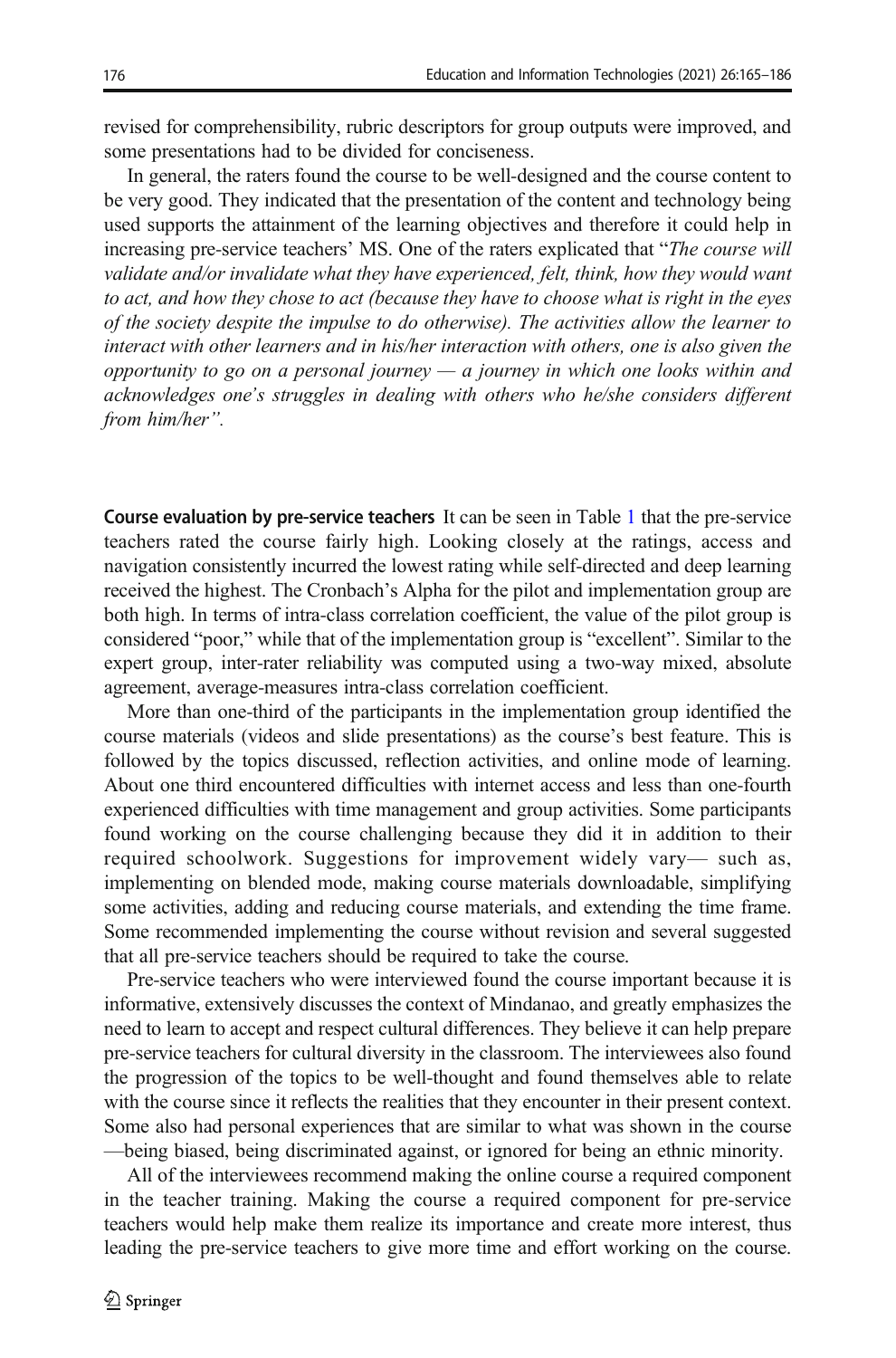<span id="page-13-0"></span>

|                      |              |                             |                                   |       |            | Table 2 Descriptive statistics, reliability analysis, paired samples test, and effect size |                 |                |                 |        |                         |            |
|----------------------|--------------|-----------------------------|-----------------------------------|-------|------------|--------------------------------------------------------------------------------------------|-----------------|----------------|-----------------|--------|-------------------------|------------|
|                      | $\mathsf{z}$ | Min                         | Max                               | Mean  | <b>G</b>   | Cronbach's Alpha                                                                           | Mean difference | Std. deviation | Std. error mean |        | Significance (2-tailed) | Cohen's d  |
| Ethnocentrism        |              |                             |                                   |       |            |                                                                                            |                 |                |                 |        |                         |            |
| Pre                  | 97           | 1.60                        | 6.60                              | 3.984 | 856        | 613                                                                                        | 227             | 1.028          | 104             | 2.173  | 032                     | 244        |
| Post                 | 97           | 1.00                        | $7.00\,$                          | 4.210 | 992        | .743                                                                                       |                 |                |                 |        |                         |            |
| Intercultural Effort |              |                             |                                   |       |            |                                                                                            |                 |                |                 |        |                         |            |
| Pre                  | 97           | 2.25                        | 7.00                              | 5.833 | 855        | .783                                                                                       | 219             | 875            | .089            | 2.465  | 015                     | .267       |
| Post                 | 56           | 3.25                        | 7.00                              | 6.052 | .783       | 779                                                                                        |                 |                |                 |        |                         |            |
| Intercultural Stress |              |                             |                                   |       |            |                                                                                            |                 |                |                 |        |                         |            |
| Pre                  | 56           | 2.00                        | 7.00                              | 5.208 | 916        | .708                                                                                       | .066            | 1.016          | .103            | 639    | 524                     | .068       |
| Post                 | 50           | 1.00                        | 7.00                              | 5.274 | 1.015      | .793                                                                                       |                 |                |                 |        |                         |            |
|                      |              | Exhibiting Multiculturalism |                                   |       |            |                                                                                            |                 |                |                 |        |                         |            |
| Pre                  | 56           | 3.63                        | 7.00                              | 5.871 | <b>691</b> | 822                                                                                        | 233             | 710            | .072            | 3.237  | .002                    | .335       |
| Post                 | 50           | 3.63                        | 7.00                              | 6.104 | 698        | 865                                                                                        |                 |                |                 |        |                         |            |
|                      |              | Monocultural Orientation    |                                   |       |            |                                                                                            |                 |                |                 |        |                         |            |
| Pre                  | 97           | 3.17                        | $7.00\,$                          | 5.182 | 906        | .688                                                                                       | $-046$          | 1.004          | 102             | $-455$ | .650                    | <b>QA9</b> |
| Post                 | 56           | 1.00                        | $7.00\,$                          | 5.136 | 982        | .771                                                                                       |                 |                |                 |        |                         |            |
|                      |              |                             | Overall Multicultural Sensitivity |       |            |                                                                                            |                 |                |                 |        |                         |            |
| Pre                  | 56           | 3.86                        | 6.71                              | 5.263 | .571       | .857                                                                                       | .160            | .656           | .067            | 2.400  | 018                     | .258       |
| Post                 | 56           | 3.48                        | 7.00                              | 5.422 | .660       | .904                                                                                       |                 |                |                 |        |                         |            |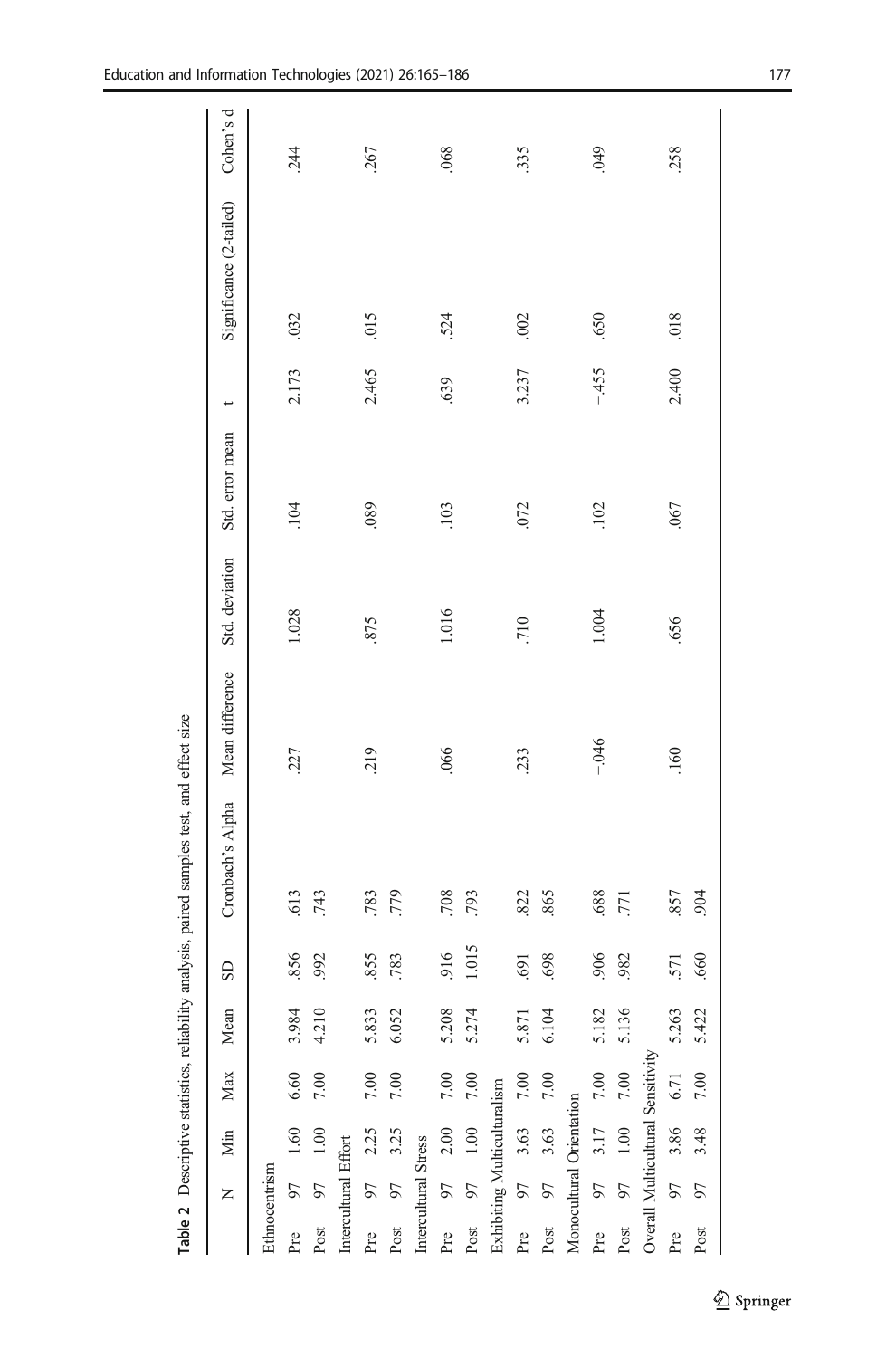<span id="page-14-0"></span>The interviewees believe that the course can help prepare pre-service teachers in dealing with diverse students which leads to eliminating ethnocentrism and increase of awareness on the need to understand cultural differences. Furthermore, they found the course valuable since it showed the importance of multicultural sensitivity not only in the classroom but in the society at large.

The majority of the interviewees suggested that in the next implementation of the course, individual activities remain online while group activities should be face-to-face with a common schedule set by the facilitator. Other suggestions include allowing participants to choose their groupmates, placing subtitles and minimizing the length of some videos to 7 or 8 min, making course materials downloadable, extending the time for quizzes, and setting the system to block late submissions. A face-to-face in-depth orientation session was also recommended to improve course implementation.

#### 4.2 Research question 2. Did pre-service teachers' MS increase after taking the online course?

T-test was conducted to determine significant differences between pre- and post-test MS scores. The figures in Table [2](#page-13-0) show that with a significance level of 0.05, there was a significant increase in the scores for MS (overall). Positive effects are found for the following subscales: ethnocentrism, intercultural effort, and exhibiting multiculturalism. No significant difference was found between pre- and post-test scores for intercultural stress and monocultural orientation.

To determine the effect size, Cohen's d was computed. An effect size will tell whether the difference is significant or how substantially the pre-and post-test scores differ (Madsen et al. [2016\)](#page-21-0). The suggested effect size values are: .2 for small, .5 for medium, and .8 for large (Cohen [1988\)](#page-20-0). The Cohen's d values shown in Table [2](#page-13-0) are

| $N=97$                                                                                                        | $\mathbf n$ | $\%$ |
|---------------------------------------------------------------------------------------------------------------|-------------|------|
| Experienced positive change                                                                                   | 82          | 84.5 |
| Questioned their attitudes and behaviors towards other ethnic groups                                          | 62          | 63.9 |
| Thought about changing the way they relate or deal with other ethnic groups                                   | 31          | 32   |
| Tried to act more positively towards other ethnic groups                                                      | 48          | 49.5 |
| Became more careful on the way they deal with other ethnic groups                                             | 45          | 46.4 |
| Noticed that their group mates also questioned their own beliefs and attitudes<br>towards other ethnic groups | 49          | 50.5 |
| Influenced their Change                                                                                       |             |      |
| Polls                                                                                                         | 35          | 36.1 |
| Individual / Personal Reflections                                                                             | 82          | 84.5 |
| Group Activities                                                                                              | 31          | 32   |
| Forums                                                                                                        | 57          | 58.8 |
| Lessons / Course Materials (slide presentations, videos, readings)                                            | 76          | 78.4 |
| Structure of the Course                                                                                       | 37          | 38.1 |

|  |  |  | Table 3 Subjective Data (Implementation Group) |  |  |
|--|--|--|------------------------------------------------|--|--|
|--|--|--|------------------------------------------------|--|--|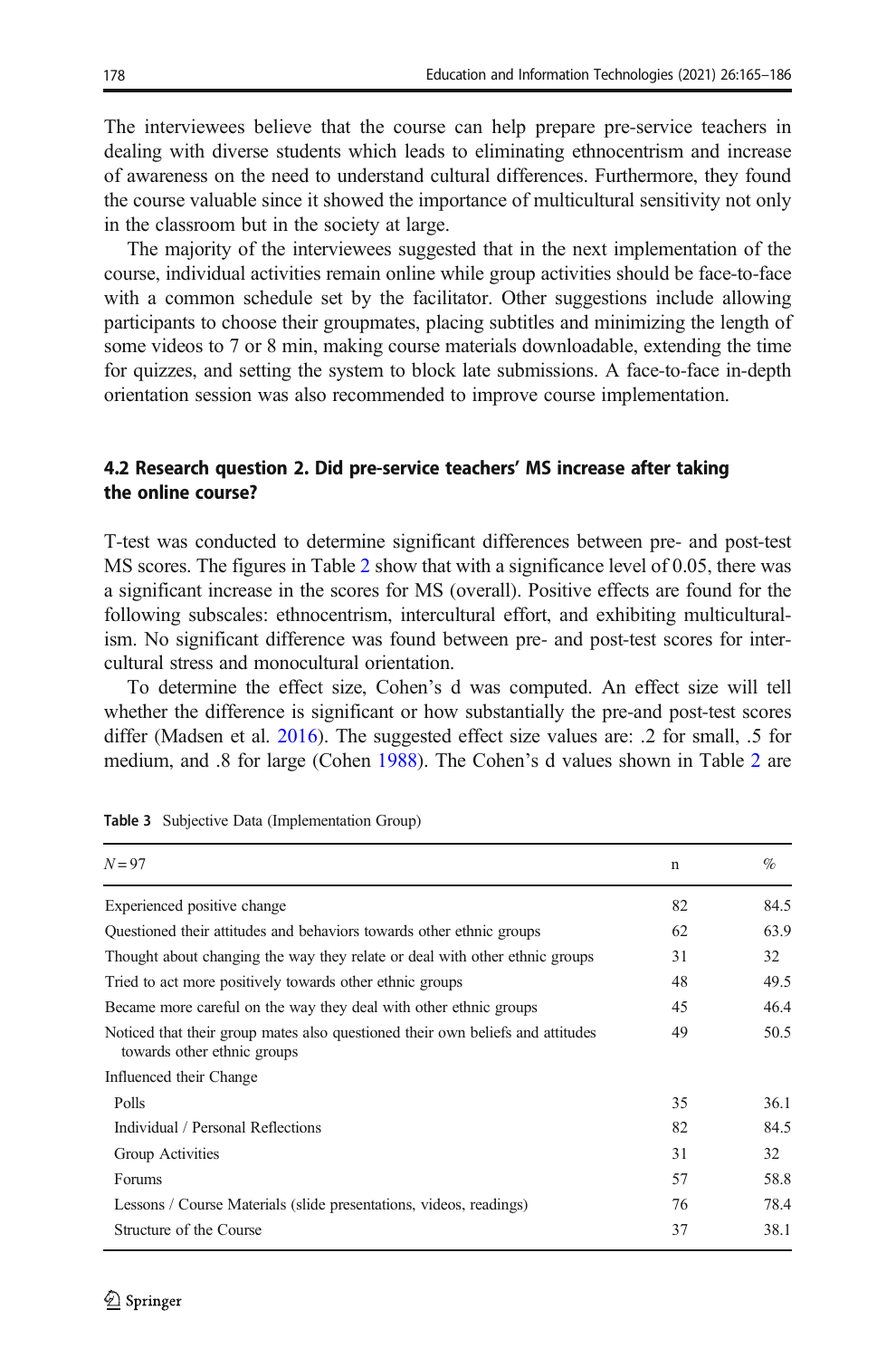less than .5 and thus interpreted as a small effect size. While a statistically significant increase in some of the scores were found, the differences are modest based on Cohen's d values. However, it is actually important that in the first implementation of the course, a modest effect size was found. Future research will determine whether the effect size differs across engagement levels.

The values in Table [3](#page-14-0) show that 82 or 84.5% of the pre-service teachers claimed to have experienced a positive change in their values, beliefs, opinions, or attitude. All of the participants who claimed to have experienced change identified reflection as the aspect or one of the aspects of the course that influenced their change. Lessons/course materials came in second while forums ranked third. It can also be seen in Table [3](#page-14-0) that only 31 participants (32%) see the group activities as having an influence on their change. Other experiences of the pre-service teachers when they took the course are also shown in Table [3](#page-14-0).

The participants who were interviewed identified the reflection activity as the most liked activity. This is due to the reason that they were able to examine their existing beliefs and attitudes as well as make meaning out of what they learned from the course and how it applies to them. Some mentioned that they were comfortable with the idea that their peers will not read their output for this activity. For the group activities, it was surprising that while difficulties have been repeatedly mentioned, a number of the interviewees liked the said activities because they found it interesting and had the chance to collaborate, hear different perspectives, and even showcase the skills of the group members in creating group outputs.

Since it was not a required course for pre-service teachers in the university where the course was implemented, several challenges were met. Even with the reminders posted in the online classroom, a huge drop in the user statistics was observed in the second week of the course. Certificates of completion were offered and professors supervising the pre-service teachers assisted in the tracking of the participants' progress. Though heterogeneous groupings were created by the researchers, the participants requested to be given the liberty to form their groups. This was allowed by the researchers, but a maximum of seven members for each group was set. The Google Hangouts Chat Groups created were not widely used since the participants found it more convenient to communicate with each other through Facebook or text messaging. While the course was designed to be purely online, the majority of the groups met face-to-face for the group activities. On the other hand, in terms of commenting on forums and group outputs posts, this was observed to be quite low. As one participant said, most participants may not regularly log-in to the online classroom, thus missing the posts' notifications. Lastly, almost all of the messages that the course facilitator received from the course participants were concerns regarding the groupings and group activities.

#### 5 Discussion

This study aimed to determine whether pre-service teachers' MS can be increased through a Transformative Learning Theory (TLT)-based online course. This study is essential since there is no blueprint on how to increase MS despite the need to prepare pre-service teachers to teach culturally diverse students.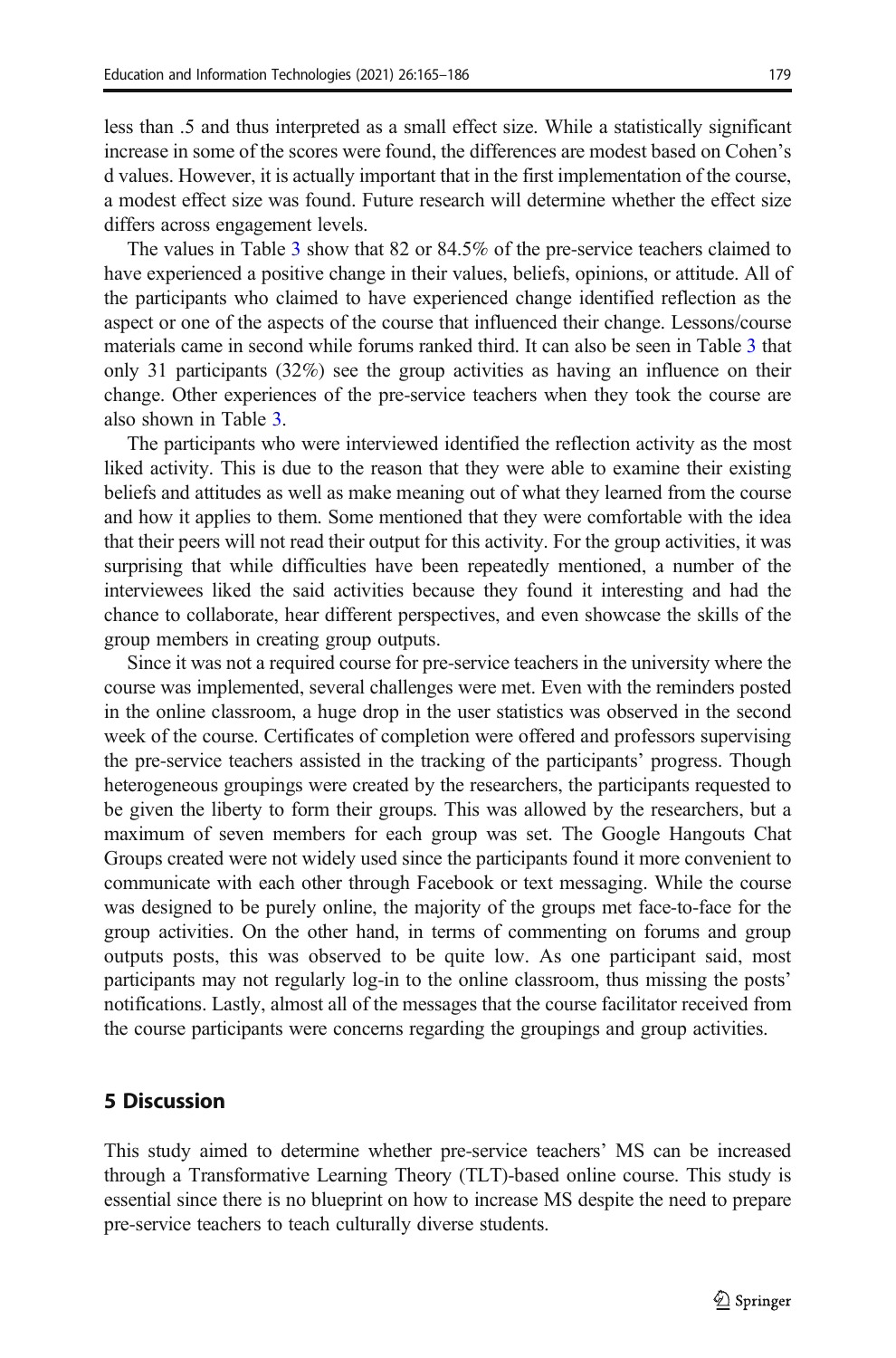In this study, the majority of the participants claimed to have experienced positive change through the online course. This is consistent with the results of the pre- and post-test scores wherein a significant difference was found in overall MS and some of the factors of MS particularly, ethnocentrism, intercultural effort, and exhibiting multiculturalism. Therefore, we can say that integrating phases of the TLT into the design of the online course provided the participants an experience that increased their awareness of their biases and assumptions which brought them to question their beliefs and attitudes and thus resulted in its change. This finding is similar to the claim of Bennett ([1986](#page-19-0)) and the Waitemata District Health Board ([2010](#page-22-0)). They said that MS could increase if there is an awareness of one's biases and assumptions as well as a desire to change one's attitude. Some of the participants who were interviewed claimed that their perception towards people from other cultures changed and that they are trying to be more understanding, accepting, and more mindful when dealing with people from other ethnic groups to avoid offending them. Therefore, we can say that integrating selected phases of the TLT into the design of the online course contributed to the increase in MS.

Considered a distinctive component (Henderson [2002\)](#page-20-0) and the center of TL (Mezirow [1991\)](#page-21-0), the reflection activities brought the participants to examine one's thinking and feelings while creating meaning based on the knowledge gained from the course and reflecting its applicability in their personal contexts. When participants were asked about the aspect of the course that influenced their change— reflection activities, lessons/course materials, and forums were the top three identified. This shows the importance and impact of reflection on the transformation of the pre-service teachers. The 82 pre-service teachers who claimed to have experienced positive change due to the course all said that the reflection activity influenced or was one of the activities that influenced the change. It can also be said that the online nature of the course helped in the process of reflection since students have more time to think and reflect before making a post, especially when they had to answer questions that are sensitive in nature. Students were also able to go through the course materials at their own pace and have the opportunity for more time to study the content. While each module can be finished in 4 h, only one new module per week is made available on the platform. However, students also have the opportunity to return to the preceding modules since those remain available for student access.

Based on the interviews and participants' responses to open-ended questions, emotions played a role in their transformation. Some participants mentioned experiencing feelings of shame and guilt as they were exploring the course materials and performing the activities. There were narratives of great empathy and emotions since they were able to associate their own experiences and context with what is reflected in the course. While transformation cannot be taught (Cranton [2002](#page-20-0)), targeting not only the cognitive but also the affective aspect helped in bringing about transformation to the majority of the participants.

Polls, self-evaluations, forums, and a video served as activating events. However, these were not explicitly identified to the participants as such; hence, one cannot be conclusive whether they (as a collective) had an impact on the transformation process. Upon individually examining these activities, it was found that these activities have influenced their change: some respondents claimed that answering the polls and seeing its results were meaningful since it made them reflect on their stand in some issues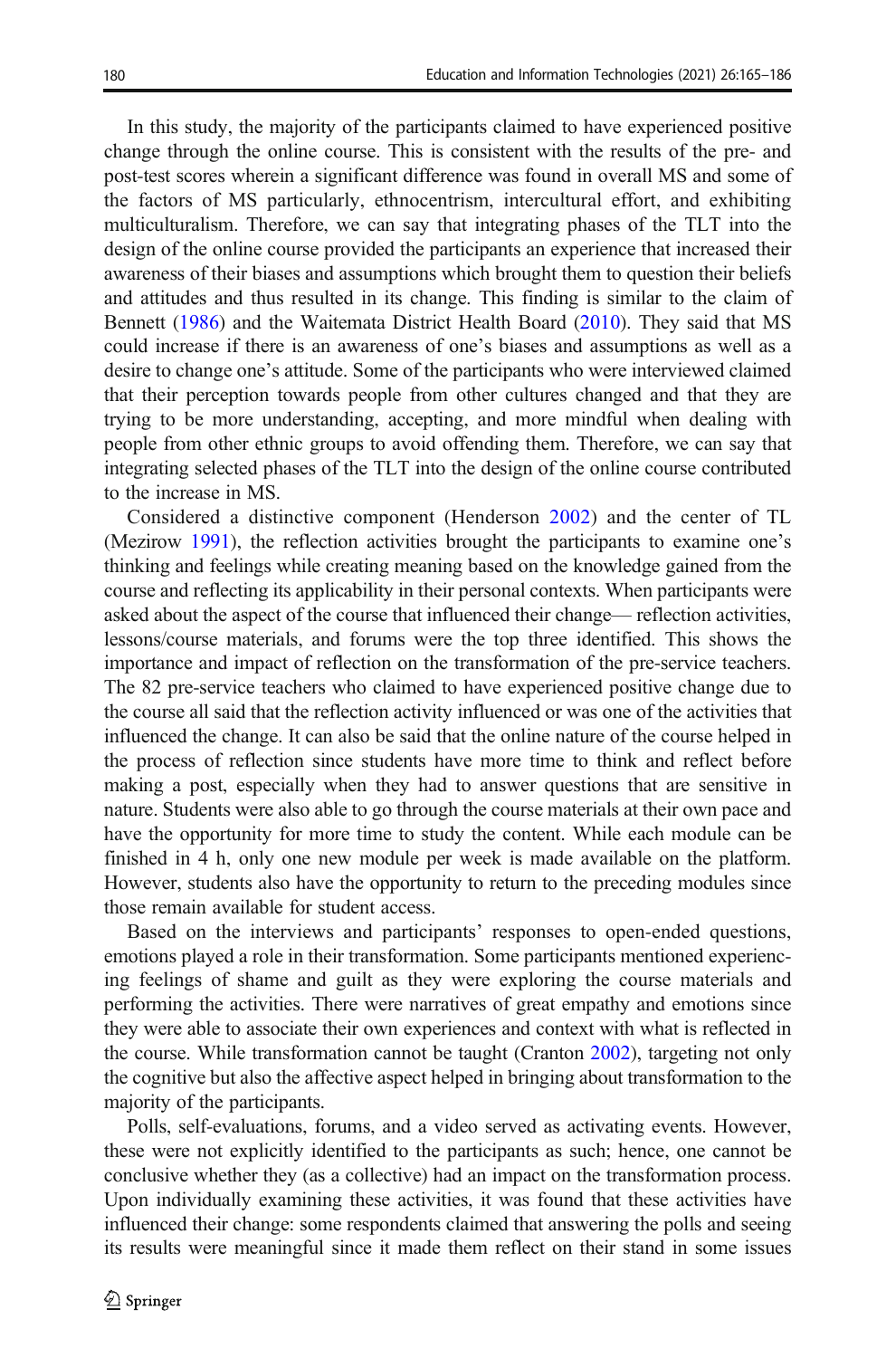while analyzing the reasons why others think differently from them; the video used for "activating event" was also identified by almost all of the interviewed participants as the most impactful because of the message implied; and over half of the participants identified the forums as having an influence on their change. We can, therefore, say that the activities triggered changes in one's beliefs and attitudes.

Almost 25% of the participants encountered difficulties with the group activities, while a majority saw its importance and did not recommend their removal. Instead, participants recommended changes for the implementation to facilitate the conduct of the activity. While the group activities were set to be done online, the participants chose to meet face-to-face; thus, it is impossible to analyze their discussions and instead depend on their narratives. The interviewees expressed that the group activities allowed them to listen to the perspectives of others, share realizations, and discuss issues. Their preference to choose who to work with during group activities is not solely rooted in convenience to arrange meetings, but they also felt that they would be less inhibited, more open, and comfortable in sharing their thoughts. As Smith [\(2012\)](#page-21-0) said, the feeling of a "safe" environment helps foster transformative learning.

While the findings are supported with the results of the T-test, Cohen's d values indicate that the effect size is modest. The amount of the increase in scores might have been affected by the circumstances of the course implementation based on the pre-service teachers' statements on the difficulties they encountered when they took the course. Since it was not a required component of their pre-service training, commitment cannot be compelled from them. While they may have understood the need to change, the important components of transformation according to Mezirow [\(1991\)](#page-21-0) which are emotional strength and act of will may have been hampered by the necessity to finish the course since they have been chosen to participate and were also endorsed by the university's administration. Another notable aspect is the possibility that the participants rated themselves too high in the pre-test. The small Cohen's d values should not lead to hasty conclusions that the course failed to provide a transformative learning experience since pre-service teachers' accounts about their experience say otherwise. Implementing the course with a different group would prove to be helpful.

The absence of a statistically significant change in intercultural stress and monocultural orientation may be attributed to a lack of emphasis in the course or changes in these aspects takes time before a significant change can be found. In the case of monocultural orientation, participants may have rated themselves too high during the pre-test and had realizations while and after taking the course. Monocultural orientation deals with the ways and practices that manifest cultural and linguistic homogeneity in schools. After taking the course, they may have felt that dealing with students in the real context is different from what they perceived. This section of the scale may have also drawn mixed reactions because in the Philippines, mother tongue is used as the medium of instruction from kindergarten to Grade 3 while English and Filipino are used from Grade 4 to Grade 10. In college, English is used as the primary medium of instruction except in specific courses.

The findings of this study show that not all phases of TLT are needed for transformation to take place. It is possible to only integrate TLT's most relevant phases. As Smith [\(2012\)](#page-21-0) said, giving attention to a strong pedagogy in the course design can help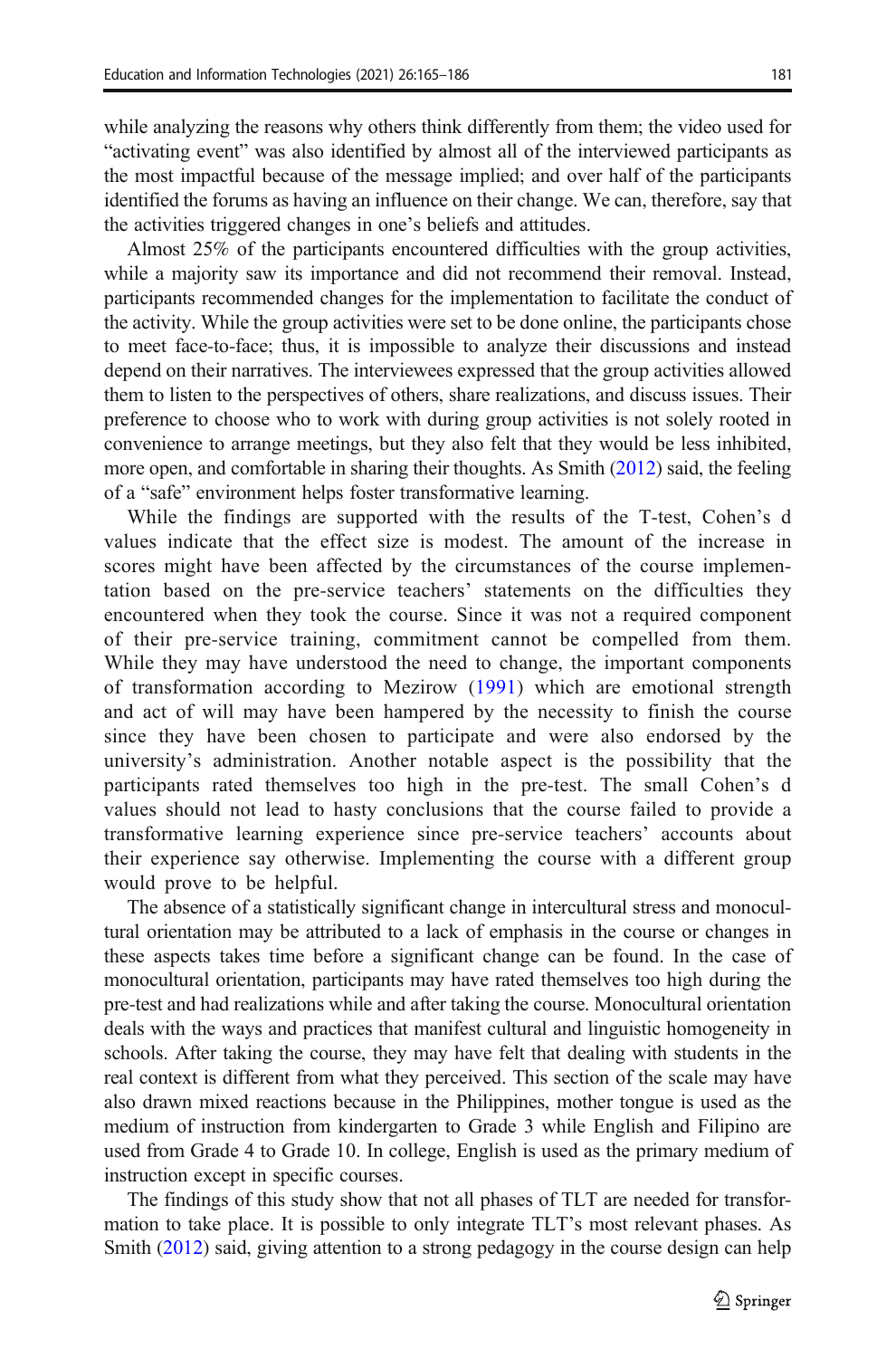foster transformation. The findings of this study support the statement of Cranton [\(2010\)](#page-20-0) about the possibility of transformative learning in an online class. However, it should be noted that the circumstance of the course implementation may have affected the modest effect size.

#### 6 Conclusions and recommendations

The online MS course designed and developed in this study has a strong potential for a transformative learning experience for pre-service teachers. The results of this study show that transformative learning is possible through an online course and an online learning environment can be utilized to change MS or teach multicultural skills. While it is difficult to quantify the extent of the effect of the online environment on the increase in MS, we can conclude that the synergy of selected course content, integration of selected phases of TLT, and affordances of online learning fostered the increase of MS.

A higher increase is probable if the course is made a required component of the pre-service teacher training. This will ensure commitment and effort on the pre-service teachers' part when taking the course. It would also be beneficial if the course is implemented a semester prior to practice teaching because it is the period in which pre-service teachers start their classroom exposure. While there are limitations in the design and implementation of the course, the findings of this study are useful and significant as it adds to the literature on the application of TLT in online course design and how to increase the MS of pre-service teachers to prepare them for culturally diverse classrooms. In future studies, it is recommended to use randomized control groups to control history, maturation, test effects or regression to the mean effects.

Before deploying a course online, it is important to conduct needs and target audience analysis since the characteristics of the context may be entirely different from this study. It is essential to consider the computer skills of the target learners and determine their access to a computer with Internet so that a schedule to use the school's computer laboratory can be arranged. It is advised that the course can be accessed through a smartphone (with Internet) because it is more likely that students own one. It is recommended to prepare a guide on how to go through the course and perform the different activities. Giving a face-to-face orientation is also helpful. There should also be consideration on the type and length of course materials, such as, presenting information in different formats and by chunks.

While the course activities and integration of TLT may be adopted, it is essential that the course content is tailored for the context. This will enable students to associate their own experiences and context with what is reflected in the course. Making the course materials downloadable is also helpful so that students can go through the content without the need to go online, except for group activities, discussion board activities, and submitting reflections. However, with this option, the amount of time spent studying the course content cannot be tracked. While this course is loaded in a Moodle-based online learning environment, the use of other learning management systems is possible. Lastly, it is of paramount importance that the course facilitator is knowledgeable about the course and teaching online and can give prompt feedback.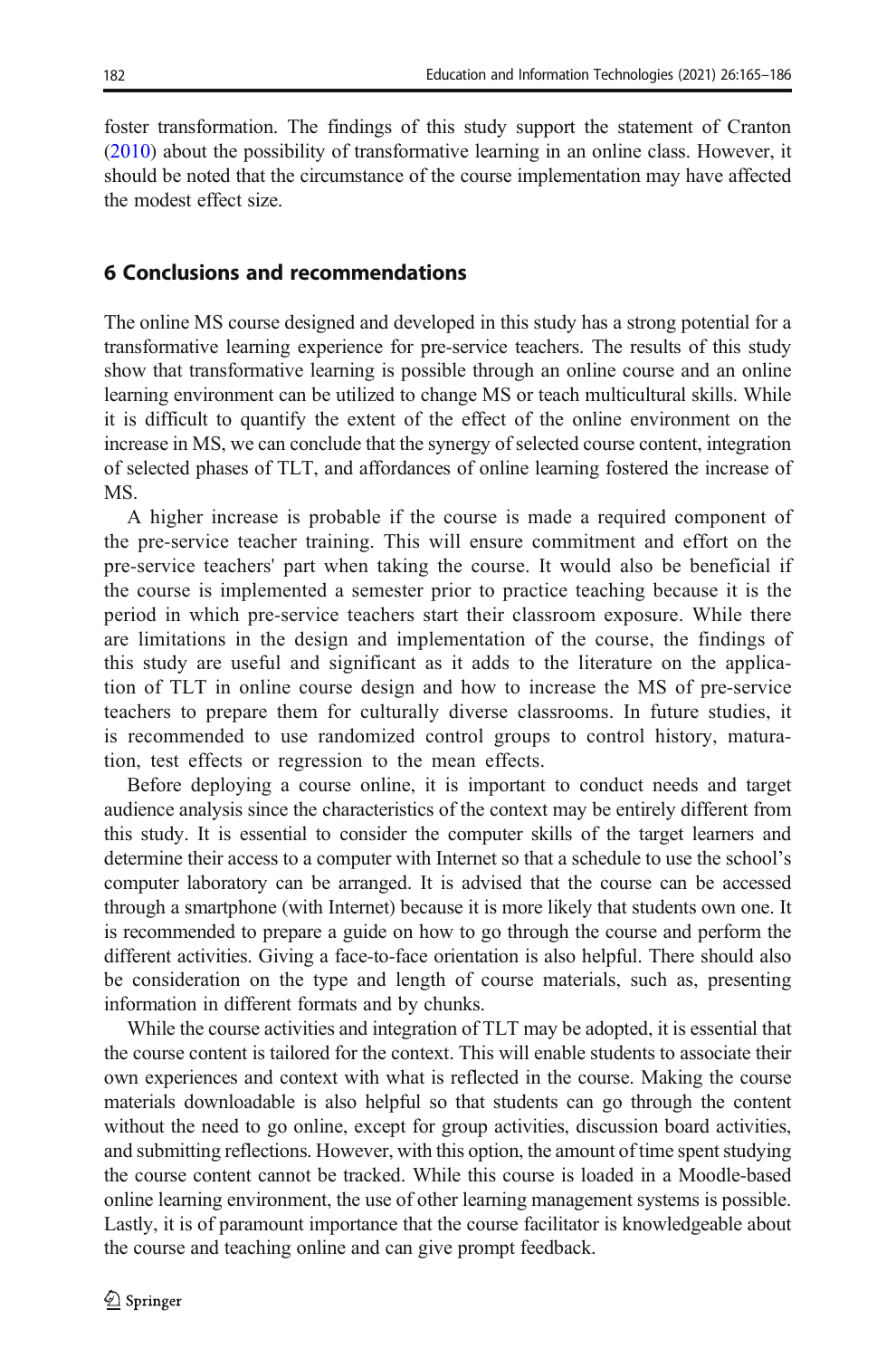<span id="page-19-0"></span>Acknowledgements We would like to thank Ciedelle N. Grageda, Juliet C. Tero, Arlyn R. Alcopra, Aireen Babe L. Monte, and Geraldine P. Go for the assistance in monitoring the pre-service teachers' progress during the implementation of the online course.

Availability of data and materials The datasets used and analyzed and online course developed in the current study are available from the first author on reasonable request.

Authors' contributions The online course was designed, developed, and implemented by Shelanee Theresa P. Ruales as part of her Ph.D. research. Orhan Agirdag, Wim Van Petegem, and Josefina M. Tabudlong assisted in the design of the online course. Shelanee Theresa P. Ruales and Orhan Agirdag performed the data analysis and interpretation. All of the authors significantly contributed in the preparation of this paper.

Funding information This work was supported by KU Leuven's Interfaculty Council for Development Cooperation Scholarships Program and South Mobility Travel Grants Program.

#### Compliance with ethical standards

All of the research participants were made aware of the purpose of this research and signed an informed consent.

Competing interests The authors declare that they have no competing interests.

#### References

- Adam, J. Verbrugge, B., & Vanden Boer, D. (2014). Peacemaking and state-society interactions in conflicttorn Mindanao, Philippines. Retrieved February 9, 2018 from [https://biblio.ugent.be/publication/5685986](https://doi.org/http://nosignificantdifference.org)
- Agirdag, O., Merry, M.S, & Van Houtte, M. (2016). Teachers' understanding of multicultural education and the correlates of multicultural content integration in Flanders. Education and Urban Society, 6(48), 556– 582. <https://doi.org/10.1177/0013124514536610>
- Anstey, L.M. & Watson, G.L.P. (2018). Rubric for eLearning tool evaluation. Retrieved October 22, 2018 from [https://er.educause.edu/articles/2018/9/a-rubric-for-evaluating-e-learning-tools-in-higher-education](https://doi.org/http://nosignificantdifference.org)
- Barrett, A.M., Ali, S., Clegg, J., Hinostroza, J., Lowe, J., Nikel, J., Novelli, M., Oduro, G., Pillay, M., Tikly, L., and Yu, G. (2007). Initiatives to improve the quality of teaching and learning: A review of recent literature. Retrieved December 2, 2018 from [https://pdfs.semanticscholar.org/4c13/e118ae26be62918222](https://doi.org/http://nosignificantdifference.org) [ff172c2b95ec0b2c40.pdf](https://doi.org/http://nosignificantdifference.org)
- Bennett, M. J. (1986). A developmental approach to training for intercultural sensitivity. International Journal of Intercultural Relations, 10(2), 179–196. [https://doi.org/10.1016/0147-1767\(86\)90005-2.](https://doi.org/10.1016/0147-1767(86)90005-2)
- Böckler, A., Herrmann, L., Trautwein, F. M., Holmes, T., & Singer, T. (2017). Know thyselves: Learning to understand oneself increases the ability to understand others. Journal of Cognitive Enhancement, 1(2), 197–209. <https://doi.org/10.1007/s41465-017-0023-6>.
- Brock, S., Florescu, I., & Teran, L. (2012). Tools for change: An examination of transformative learning and its precursor steps in undergraduate students. International Scholarly Research Notices. [https://doi.](https://doi.org/10.5402/2012/234125) [org/10.5402/2012/234125](https://doi.org/10.5402/2012/234125) Article ID 234125.
- Buchan, J. (2011). The chicken or the egg? Investigating the transformational impact of learning technology. Research in Learning Technology, 19(2), 155–172. [https://doi.org/10.3402/rlt.v19i2.10355.](https://doi.org/10.3402/rlt.v19i2.10355)
- Bullen, M. (1998). Participation and critical thinking in online university distance education. The Journal of Distance Education, 13(2), 1–32 Retrieved April 8, 2019, from [http://www.ijede.ca/index.](https://doi.org/http://nosignificantdifference.org) [php/jde/article/view/140/394](https://doi.org/http://nosignificantdifference.org).
- California Community Colleges. (2016). Course design rubric. Retrieved September 12, 2018, from [http://cvc.edu/wp-content/uploads/2016/11/OEI\\_CourseDesignRubric\\_Nov2016](https://doi.org/10.1177/0013124514536610)–3.pdf.
- Chiu, C. L., Sayman, D., Carrero, K. M., Gibbon, T., Zolkoski, S. M., & Lusk, M. E. (2017). Developing culturally competent preservice teachers. Multicultural Perspectives, 19(1), 47–52. [https://doi.](https://doi.org/10.1080/15210960.2017.1267515) [org/10.1080/15210960.2017.1267515.](https://doi.org/10.1080/15210960.2017.1267515)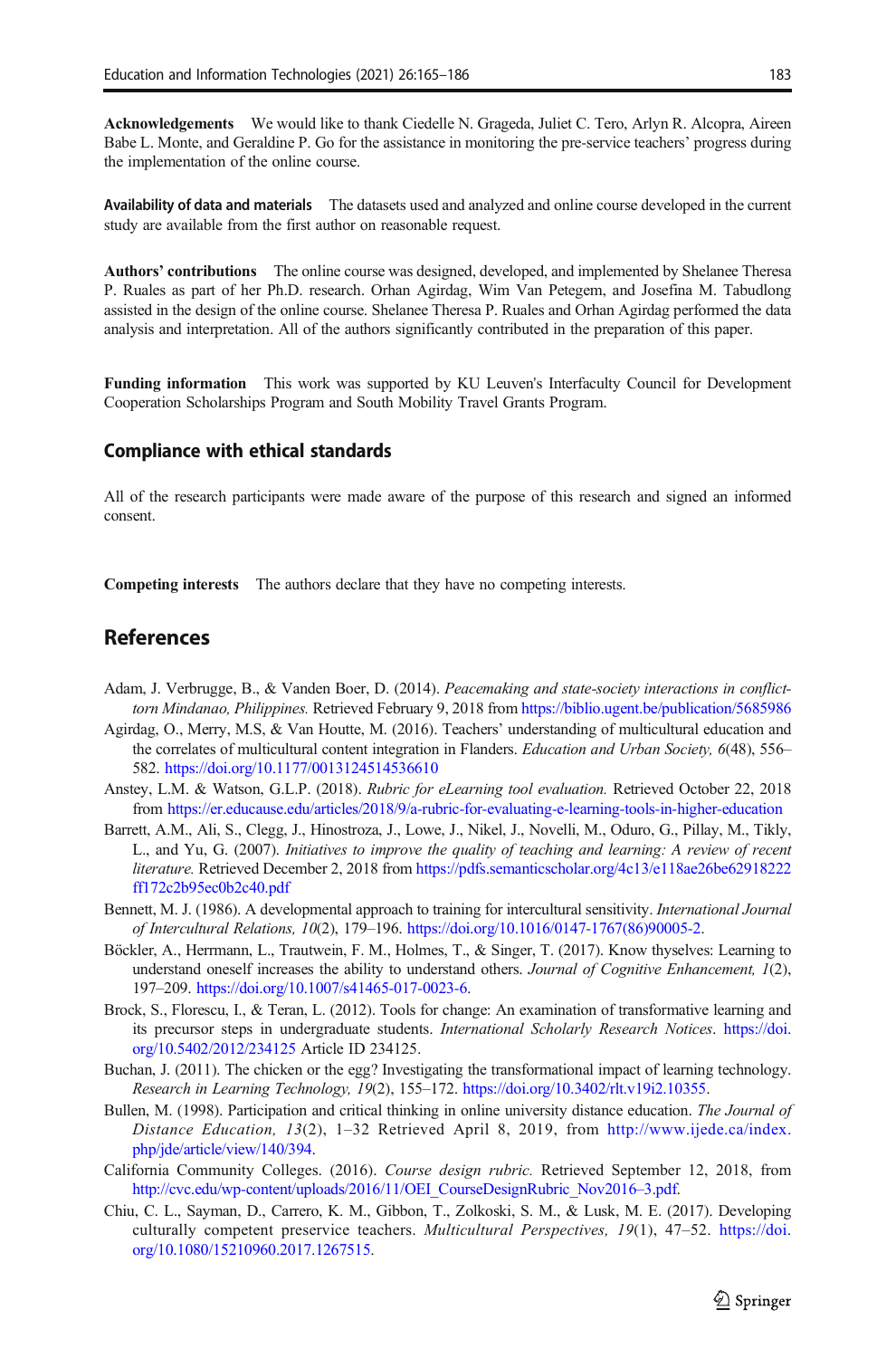- <span id="page-20-0"></span>Cohen, J. (1988). Statistical power analysis for the behavioral sciences (2nd ed.). New York: Lawrence Erlbaum Associates.
- Cranton, P. (1994). Understanding and promoting transformative learning: A guide for educators of adults. San Francisco: Jossey-Bass.
- Cranton, P. (2002). Teaching for transformation. New Directions for Adult and Continuing Education, 93, 63–71.
- Cranton, P. (2010). Transformative learning in an online environment. International Journal of Adult Vocational Education and Technology, 1(2), 1–9. <https://doi.org/10.4018/javet.2010040101>.
- Curran, E., & Murray, M. (2008). Transformative learning in teacher education: Building competencies and changing dispositions. Journal of the Scholarship of Teaching and Learning, 8(3), 103–118.
- Cushner, K., & Mahon, J. (2009). Intercultural competence in teacher education. In D. K. Deardoff (Ed.), The sage handbook of intercultural competence (pp. 304–320). California: Sage.
- Forte, K. S., & Blouin, D. (2016). Fostering transformative learning in an online ESL professional development program for K-12 teachers. The Qualitative Report, 21(4), 781–797 Retrieved June 28, 2018 from [http://nsuworks.nova.edu/tqr/vol21/iss4/12-check.](https://doi.org/http://nosignificantdifference.org)
- Fullerton, J.R. (2010). Transformative learning in college students: A mixed methods study (doctoral dissertation, University of Nebraska, Lincoln, Nebraska). Retrieved June 3, 2018, from [https://digitalcommons.unl.edu/cgi/viewcontent.cgi?referer](https://doi.org/http://nosignificantdifference.org), [https://www.google.be/&httpsredir=1](https://doi.org/http://nosignificantdifference.org) [&article=1064&context=cehsdiss.](https://doi.org/http://nosignificantdifference.org)
- Ghirardini, B. (2011). E-learning methodologies: A guide for designing and developing e-learning courses. Rome: Food and Agriculture Organization of the United Nations.
- Gordon, B. (2016). How virtual education is helping refugee children. Retrieved December 3, 2019, from [https://www.weforum.org/agenda/2016/02/how-virtual-education-is-helping-refugee-children](https://doi.org/http://nosignificantdifference.org)
- Guyton, E. M., & Wesche, M. V. (2005). The multicultural efficacy scale: Development, item selection, and reliability. Multicultural Perspectives, 7(4), 21–29. [https://doi.org/10.1207/s15327892mcp0704\\_4](https://doi.org/10.1207/s15327892mcp0704_4).
- Hallgren, K. A. (2012). Computing inter-rater reliability for observational data: An overview and tutorial. Tutorial in Quantitative Methods for Psychology, 8(1), 23–34. <https://doi.org/10.20982/tqmp.08.1.p023>.
- Harris, S., Lowery-Moore, H., & Farrow, V. (2008). Extending transfer of learning theory to transformative learning theory: A model for promoting teacher leadership. Theory Into Practice, 47(4), 318–326. [https://doi.org/10.1080/00405840802329318.](https://doi.org/10.1080/00405840802329318)
- Henderson, G. M. (2002). Transformative learning as a condition for transformative change in organizations. Human Resource Development Review, 1(2), 103–121. [https://doi.org/10.1177/15384302001002004.](https://doi.org/10.1177/15384302001002004)
- Herbers, M. S. (1998). Perspective transformation in pre-service teachers (doctoral dissertation). Tennessee: University of Memphis.
- Hincks, B. (2017). What the siege of a Philippine city reveals about ISIS' deadly new front in Asia. Retrieved September 12, 2018, from [http://time.com/marawi-philippines-isis/](https://doi.org/http://nosignificantdifference.org)
- Hollins, E. R. (1996). Culture in school learning: Revealing the deep meaning. Mahwah: Lawrence Erlbaum.
- Horng, E. L., Klasik, D., & Loeb, S. (2010). Principal time-use and school effectiveness. American Journal of Education, 116, 491–523. <https://doi.org/10.1086/653625>.
- Hughes, K. H., & Hood, L. J. (2007). Teaching methods and an outcome tool for measuring cultural sensitivity in undergraduate nursing students. Journal of Transcultural Nursing, 18(1), 57-62. <https://doi.org/10.1177/1043659606294196>.
- Jordan, K. (2015). Massive open online course completion rates revisited: Assessment, length and attrition. The International Review of Research in Open and Distributed Learning, 16(3), 341–358. [https://doi.](https://doi.org/10.13140/RG.2.1.2119.6963) [org/10.13140/RG.2.1.2119.6963](https://doi.org/10.13140/RG.2.1.2119.6963).
- Kelly, F., & Papadopoulos, I. (2009). Enhancing the cultural competence of healthcare professionals through an online course. Diversity in Health Care, 6, 77–84 Retrieved July 21, 2019 from [http://diversityhealthcare.imedpub.com/enhancing-the-cultural-competence-of-healthcare-professionals](https://doi.org/http://nosignificantdifference.org)[through-an-online-course.pdf.](https://doi.org/http://nosignificantdifference.org)
- Kim, J., Wong, C. Y., & Lee, Y. (2018). Transformative learning through an online global class project in teacher education. The Teacher Educator, 53(2), 190–207. [https://doi.org/10.1080](https://doi.org/10.1080/08878730.2017.1422577) [/08878730.2017.1422577](https://doi.org/10.1080/08878730.2017.1422577).
- Kruger, J., Epley, N., Parker, J., & Ng, Z. W. J. (2005). Egocentrism over e-mail: Can we communicate as well as we think? Journal of Personality and Social Psychology, 89(6), 925–936. [https://doi.org/10.1037](https://doi.org/10.1037/0022-3514.89.6.925) [/0022-3514.89.6.925](https://doi.org/10.1037/0022-3514.89.6.925).
- Lambeth, D. T., & Smith, A. M. (2016). Pre-service teachers' perceptions of culturally responsive teacher preparation. Journal of Negro Education, 85(1), 46–58. [https://doi.org/10.7709](https://doi.org/10.7709/jnegroeducation.85.1.0046) [/jnegroeducation.85.1.0046](https://doi.org/10.7709/jnegroeducation.85.1.0046).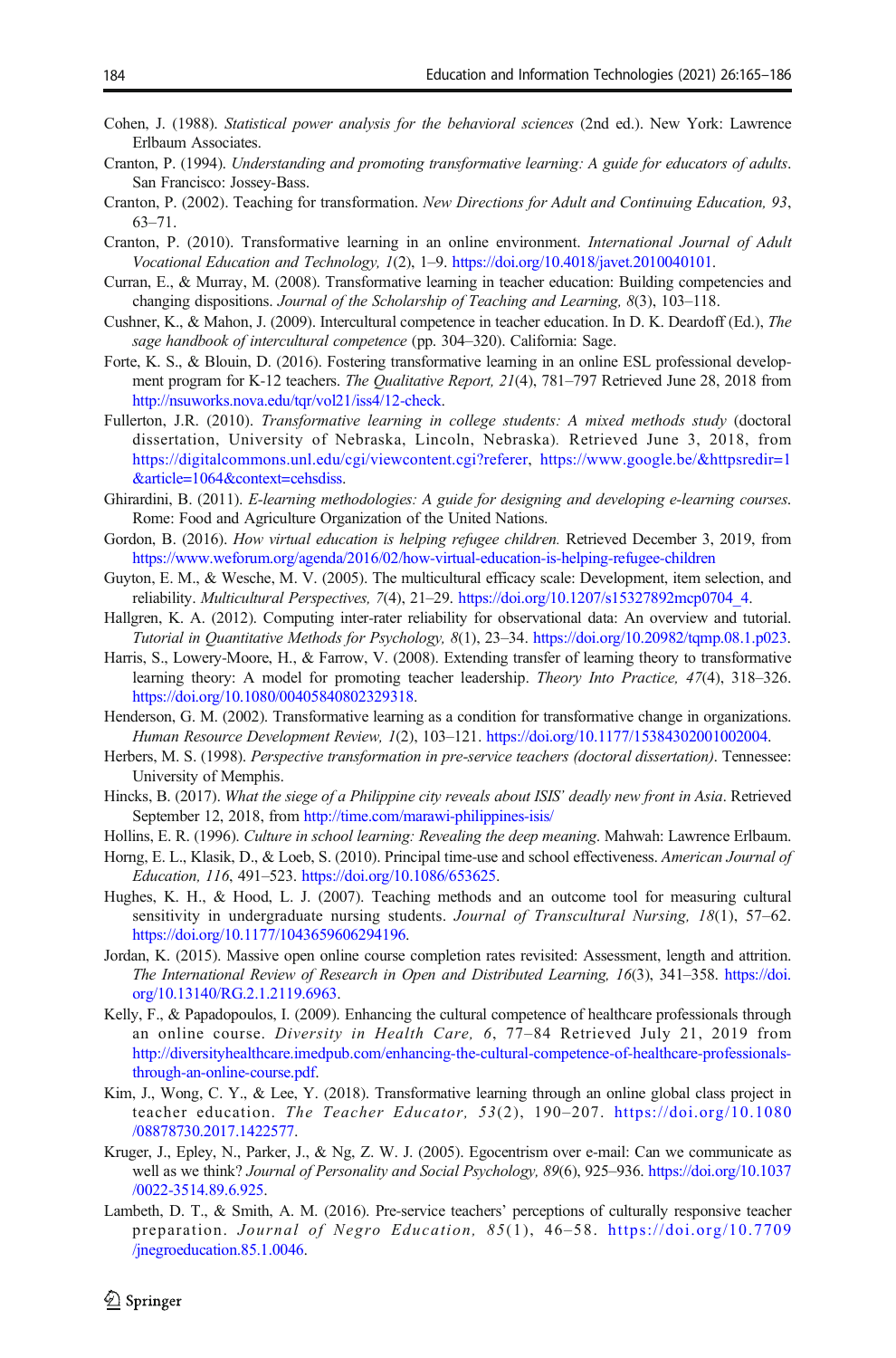- <span id="page-21-0"></span>Lara, F.J. Jr. & Champain, P. (2009). Inclusive peace in Muslim Mindanao: Revisiting the dynamics of conflict and exclusion. Retrieved February 9, 2019, from [https://www.international-alert.](https://doi.org/http://nosignificantdifference.org) [org/publications/inclusive-peace-muslim-mindanao](https://doi.org/http://nosignificantdifference.org).
- Madsen, A., Sayre, E., & McKagan, S. (2016). *Effect size: What is it and when and how should I use it?* Retrieved June 18, 2019, from [https://www.physport.org/recommendations/Entry.Cfm? ID=93385.](https://doi.org/http://nosignificantdifference.org)
- Magogwe, J. M., & Ketsitlile, L. E. (2015). Pre-service teachers' preparedness for teaching multicultural students. Journal for Multicultural Education, 9(4), 276–288. [https://doi.org/10.1108/JME-11-2014-](https://doi.org/10.1108/JME-11-2014-0040) [0040](https://doi.org/10.1108/JME-11-2014-0040).
- McGonigal, K. (2005). Teaching for transformation: From learning theory to teaching strategies. Speaking of Teaching, 14(2), 1–5 Retrieved June 1, 2018, from [https://tomprof.stanford.edu/posting/759](https://doi.org/http://nosignificantdifference.org).
- Mei-Chiung C., Yen-Ling C., So-Jeng, H. (2015). The social interaction characteristics of mobile- mediated communication: An exploration study of interpersonal communication behavior in mobile channel. Retrieved may 15, 2018, from [https://sciforum.net/manuscripts/2771/ manuscript.Pdf](https://doi.org/http://nosignificantdifference.org).
- Merriam, S. B., & Caffarella, R. S. (1999). Learning in adulthood: A comprehensive guide (2nd ed.). San Francisco: Jossey-Bass.
- Merryfield, M. (2003). Like a veil: Cross-cultural experiential learning online. Contemporary Issues in Technology and Teacher Education, 3, 146–171 Retrieved June 12, 2019, from [https://www.](https://doi.org/http://nosignificantdifference.org) [citejournal.org/volume-3/issue-2-03/social-studies/like-a-veil-cross-cultural-experiential-learning-online/](https://doi.org/http://nosignificantdifference.org).
- Meyers, S. (2008). Using transformative pedagogy when teaching online. College Teaching, 56(4), 219–224. [https://doi.org/10.3200/CTCH.56.4.219-224.](https://doi.org/10.3200/CTCH.56.4.219-224)
- Mezirow, J. (1990). How critical reflection triggers transformative learning. In J. Mezirow & Associates (Eds.), Fostering critical reflection in adulthood: A guide to transformative and emancipatory learning (pp. 1–20). San Francisco: Jossey-Bass.
- Mezirow, J. (1991). Transformative dimensions of adult learning. San Francisco: Jossey-Bass Publishers.
- Mezirow, J. (1994). Understanding transformation theory. Adult Education Theory, 46, 22-32. [https://doi.](https://doi.org/10.1177/074171369404400403) [org/10.1177/074171369404400403](https://doi.org/10.1177/074171369404400403).
- Nadelson, L. S., Boham, M. D., Conlon-Khan, L., Fuentealba, M. J., Hall, C. J., Hoetker, G. A., Hooley, D. S., Jang, B. S., Luckey, K. L., Moneymaker, K. J., Shapiro, M. A., & Zenkert, A. J. (2012). A shifting paradigm: Preservice teachers' multicultural attitudes and efficacy. Urban Education, 47(6), 1183–1208. <https://doi.org/10.1177/0042085912449750>.
- Nguyen, T. (2015). The effectiveness of online learning: Beyond no significant difference and future horizons. MERLOT Journal of Online Learning and Teaching, 11(2), 309–319 Retrieved September 12, 2019, from [http://jolt.merlot.org/Vol11no2/Nguyen\\_0615.pdf](https://doi.org/http://nosignificantdifference.org).
- Raikou, N. (2018, June 28–July 1). Orientations on disorienting dilemma: Towards an integral conceptualization between theory and practice. [paper presentation]. ESREA conference on contemporary dilemmas and learning for transformation, Milan, Italy. [https://drive.google.com/file/d/1F-2JSx-H8sBM\\_Ws\\_](https://doi.org/http://nosignificantdifference.org) [BevIrZ3urg6QbBF7/view](https://doi.org/http://nosignificantdifference.org)
- Reyes, C.M., Mina, C.D., & Asis, R.D. (2017). Inequality of opportunities among ethnic groups in the Philippines. Retrieved April 8, 2018, from [https://pidswebs.pids.gov.](https://doi.org/http://nosignificantdifference.org) [ph/CDN/PUBLICATIONS/pidsdps1742.Pdf.](https://doi.org/http://nosignificantdifference.org)
- Rogers, S.A. & Van Haneghan, J. (2018). Online community of inquiry syllabus rubric. Retrieved November 11, 2018, from [https://www.aace.org/review/a-rubric-to-identify-online-course-plans-for-a-community](https://doi.org/http://nosignificantdifference.org)of-inquiry/.
- Ruales, S.T.P., Agirdag, O. & Van Petegem, W. (Forthcoming). Development and validation of the multicultural sensitivity scale for pre-service teachers. Multicultural Education Review.
- Schmidt, P. R. (1999). Know thyself and understand others. Language Arts, 76(4), 332–340 Retrieved September 29, 2019, from [https://www.jstor.org/stable/41482987](https://doi.org/http://nosignificantdifference.org).
- Schoorman, D., & Bogotch, I. (2010). Conceptualisations of multicultural education among teachers: Implications for practice in universities and schools. Teaching and Teacher Education, 26, 1041–1048. <https://doi.org/10.1016/j.tate.2009.10.047>.
- Skepple, R.G. (2015). Preparing culturally responsive pre-service teachers for culturally diverse classrooms. Kentucky Journal of Excellence in College Teaching and Learning, 12(6). Retrieved September 12, 2019 from [https://encompass.eku.edu/kjectl/vol12/iss2014/.](https://doi.org/http://nosignificantdifference.org)
- Smith, A. (2010). The influence of education on conflict and peace building. Retrieved July 21, 2019, from [https://unesdoc.unesco.org/ark:/48223/pf0000191341](https://doi.org/http://nosignificantdifference.org)
- Smith, R. (2012). Fostering transformative learning online. In E. Taylor & P. Cranton (Eds.), The handbook of transformative learning: Theory, research, and practice (pp. 409–422). San Francisco: Jossey, Bass.
- Taylor, E. (1998). The theory and practice of transformative learning: A critical review. Ohio: ERIC Clearinghouse on Adult, Career, and Vocational Education.